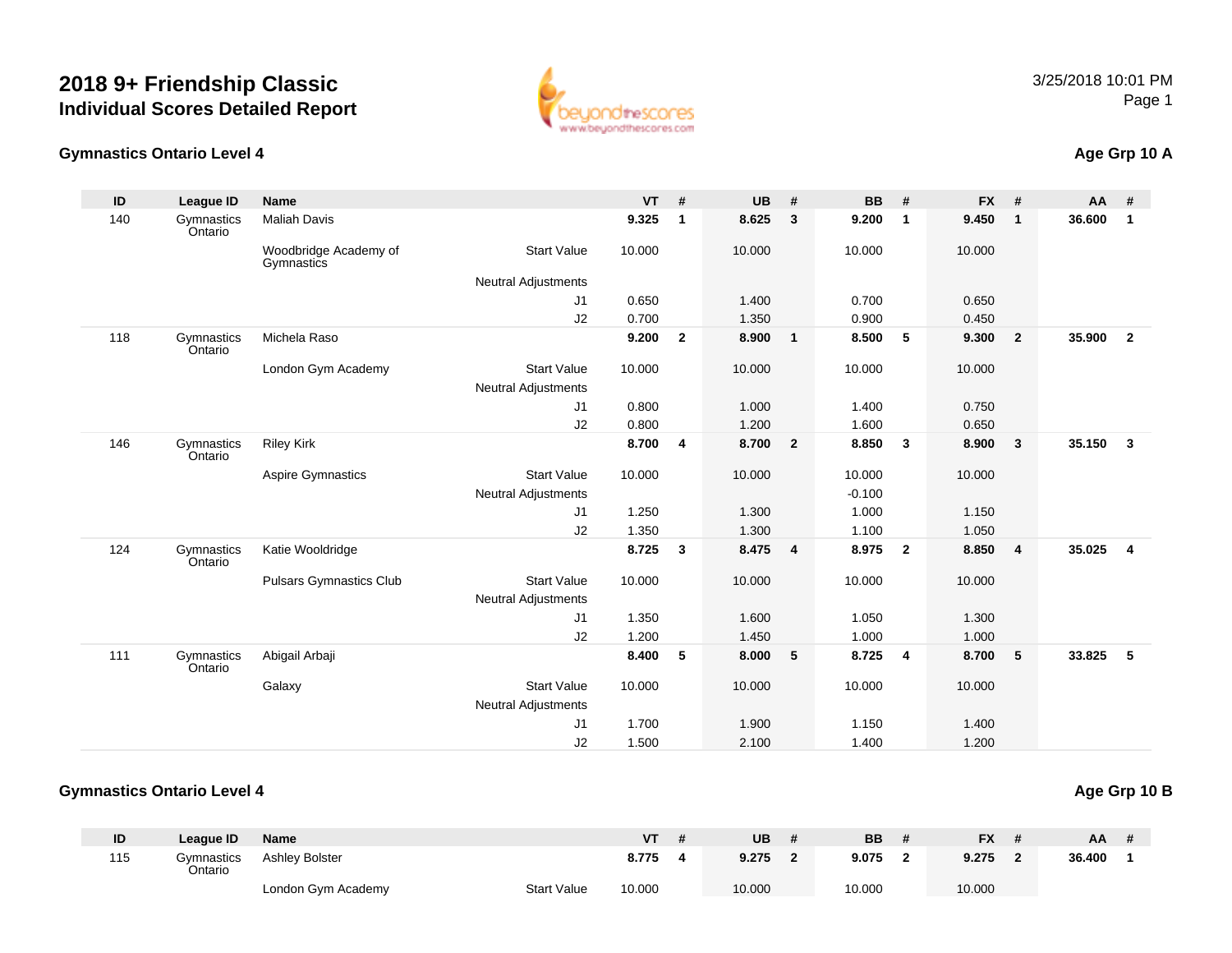

|     |                       |                                       | Neutral Adjustments        |        |                |        |                |          |                         |        |                         |        |                         |
|-----|-----------------------|---------------------------------------|----------------------------|--------|----------------|--------|----------------|----------|-------------------------|--------|-------------------------|--------|-------------------------|
|     |                       |                                       | J <sub>1</sub>             | 1.200  |                | 0.600  |                | 1.000    |                         | 0.850  |                         |        |                         |
|     |                       |                                       | J2                         | 1.250  |                | 0.850  |                | 0.850    |                         | 0.600  |                         |        |                         |
| 102 | Gymnastics<br>Ontario | Autumn Mielko                         |                            | 8.650  | 5              | 9.325  | $\overline{1}$ | 8.900    | $\mathbf{3}$            | 9.000  | $\overline{4}$          | 35.875 | $\overline{2}$          |
|     |                       | Aspire Gymnastics                     | <b>Start Value</b>         | 10.000 |                | 10.000 |                | 10.000   |                         | 10.000 |                         |        |                         |
|     |                       |                                       | Neutral Adjustments        |        |                |        |                | $-0.100$ |                         |        |                         |        |                         |
|     |                       |                                       | J <sub>1</sub>             | 1.300  |                | 0.600  |                | 1.000    |                         | 1.100  |                         |        |                         |
|     |                       |                                       | J2                         | 1.400  |                | 0.750  |                | 1.000    |                         | 0.900  |                         |        |                         |
| 121 | Gymnastics<br>Ontario | Tessa de Kruyff                       |                            | 9.300  | $\mathbf{1}$   | 8.700  | 5              | 8.650    | 4                       | 9.200  | $\overline{\mathbf{3}}$ | 35.850 | $\overline{\mathbf{3}}$ |
|     |                       | <b>Pulsars Gymnastics Club</b>        | <b>Start Value</b>         | 10.000 |                | 10.000 |                | 10.000   |                         | 10.000 |                         |        |                         |
|     |                       |                                       | <b>Neutral Adjustments</b> |        |                |        |                | $-0.100$ |                         |        |                         |        |                         |
|     |                       |                                       | J <sub>1</sub>             | 0.750  |                | 1.300  |                | 1.300    |                         | 0.900  |                         |        |                         |
|     |                       |                                       | J2                         | 0.650  |                | 1.300  |                | 1.200    |                         | 0.700  |                         |        |                         |
| 129 | Gymnastics<br>Ontario | Kaitlyn Crawford                      |                            | 8.850  | 3              | 8.800  | 3              | 9.325    | $\overline{\mathbf{1}}$ | 8.850  | - 5                     | 35.825 | $\overline{4}$          |
|     |                       | <b>Hamilton Wentworth Regionettes</b> | <b>Start Value</b>         | 10.000 |                | 10.000 |                | 10.000   |                         | 10.000 |                         |        |                         |
|     |                       |                                       | <b>Neutral Adjustments</b> |        |                |        |                |          |                         |        |                         |        |                         |
|     |                       |                                       | J1                         | 1.100  |                | 1.100  |                | 0.750    |                         | 1.200  |                         |        |                         |
|     |                       |                                       | J2                         | 1.200  |                | 1.300  |                | 0.600    |                         | 1.100  |                         |        |                         |
| 141 | Gymnastics<br>Ontario | Londyn Rego                           |                            | 9.025  | $\overline{2}$ | 8.750  | $\overline{4}$ | 8.550    | 5                       | 9.375  | $\overline{\mathbf{1}}$ | 35.700 | 5                       |
|     |                       | Woodbridge Academy of<br>Gymnastics   | <b>Start Value</b>         | 10.000 |                | 10.000 |                | 10.000   |                         | 10.000 |                         |        |                         |
|     |                       |                                       | Neutral Adjustments        |        |                |        |                |          |                         |        |                         |        |                         |
|     |                       |                                       | J <sub>1</sub>             | 1.000  |                | 1.300  |                | 1.600    |                         | 0.750  |                         |        |                         |
|     |                       |                                       | J <sub>2</sub>             | 0.950  |                | 1.200  |                | 1.300    |                         | 0.500  |                         |        |                         |

### **Gymnastics Ontario Level 4**

| ID  | League ID             | <b>Name</b>                           |                            | $VT$ # |   | <b>UB</b> | - # | <b>BB</b> | -# | <b>FX</b> | #  | <b>AA</b> | - # |
|-----|-----------------------|---------------------------------------|----------------------------|--------|---|-----------|-----|-----------|----|-----------|----|-----------|-----|
| 122 | Gymnastics<br>Ontario | Evelyn Gebauer                        |                            | 9.350  |   | 9.100 2   |     | 8.975     | -3 | 9.125     | -2 | 36.550    |     |
|     |                       | <b>Pulsars Gymnastics Club</b>        | <b>Start Value</b>         | 10.000 |   | 10.000    |     | 10.000    |    | 10.000    |    |           |     |
|     |                       |                                       | <b>Neutral Adjustments</b> |        |   |           |     | $-0.100$  |    |           |    |           |     |
|     |                       |                                       | J1                         | 0.600  |   | 0.800     |     | 0.950     |    | 0.950     |    |           |     |
|     |                       |                                       | J <sub>2</sub>             | 0.700  |   | 1.000     |     | 0.900     |    | 0.800     |    |           |     |
| 130 | Gymnastics<br>Ontario | Ariana Papalia                        |                            | 8.225  | 4 | 9.125     |     | 9.225     |    | 9.175     |    | 35.750    | 2   |
|     |                       | <b>Hamilton Wentworth Regionettes</b> | <b>Start Value</b>         | 10.000 |   | 10.000    |     | 10.000    |    | 10.000    |    |           |     |

**Age Grp 10 C**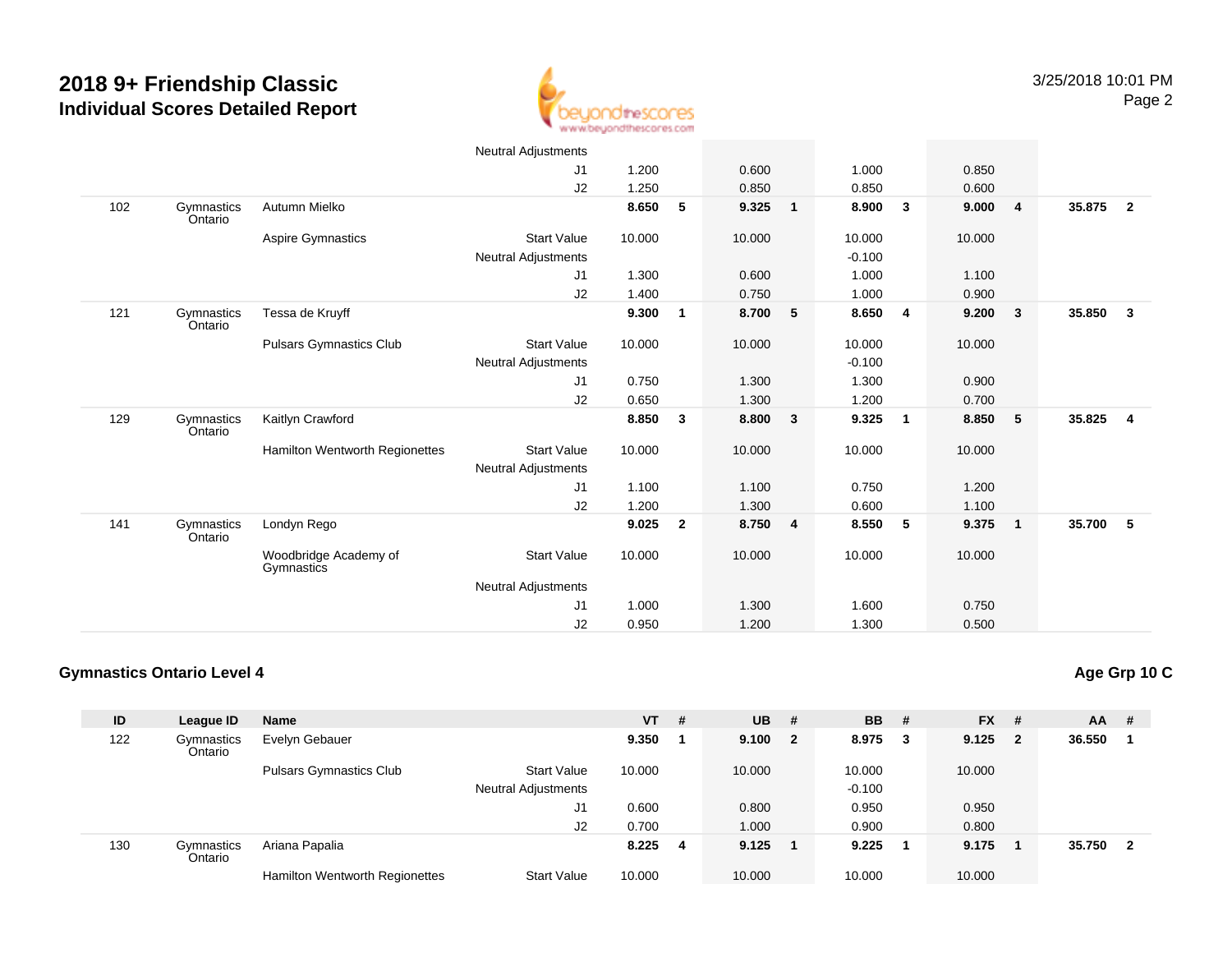

|                              |                                     | Neutral Adjustments        |        |                |         |              |        |                         |        |                         |        |                |
|------------------------------|-------------------------------------|----------------------------|--------|----------------|---------|--------------|--------|-------------------------|--------|-------------------------|--------|----------------|
|                              |                                     | J <sub>1</sub>             | 1.850  |                | 0.900   |              | 0.750  |                         | 0.800  |                         |        |                |
|                              |                                     | J2                         | 1.700  |                | 0.850   |              | 0.800  |                         | 0.850  |                         |        |                |
| 103<br>Gymnastics<br>Ontario | Carys Mahon                         |                            | 8.725  | 3              | 8.550 4 |              | 9.100  | $\overline{2}$          | 8.925  | $\overline{\mathbf{3}}$ | 35.300 | 3              |
|                              | <b>Aspire Gymnastics</b>            | <b>Start Value</b>         | 10.000 |                | 10.000  |              | 10.000 |                         | 10.000 |                         |        |                |
|                              |                                     | Neutral Adjustments        |        |                |         |              |        |                         |        |                         |        |                |
|                              |                                     | J <sub>1</sub>             | 1.250  |                | 1.500   |              | 1.000  |                         | 1.200  |                         |        |                |
|                              |                                     | J2                         | 1.300  |                | 1.400   |              | 0.800  |                         | 0.950  |                         |        |                |
| 116<br>Gymnastics<br>Ontario | Megan Gaylard                       |                            | 9.125  | $\overline{2}$ | 8.400   | 5            | 8.450  | $\overline{\mathbf{4}}$ | 9.175  | $\overline{\mathbf{1}}$ | 35.150 | $\overline{4}$ |
|                              | London Gym Academy                  | Start Value                | 10.000 |                | 10.000  |              | 10.000 |                         | 10.000 |                         |        |                |
|                              |                                     | <b>Neutral Adjustments</b> |        |                |         |              |        |                         |        |                         |        |                |
|                              |                                     | J <sub>1</sub>             | 0.950  |                | 1.600   |              | 1.600  |                         | 0.850  |                         |        |                |
|                              |                                     | J2                         | 0.800  |                | 1.600   |              | 1.500  |                         | 0.800  |                         |        |                |
| 142<br>Gymnastics<br>Ontario | Dagan Gallant                       |                            | 8.725  | 3              | 8.650   | $\mathbf{3}$ | 8.200  | 5                       | 8.825  | $\overline{\mathbf{4}}$ | 34.400 | 5              |
|                              | Woodbridge Academy of<br>Gymnastics | Start Value                | 10.000 |                | 10.000  |              | 10.000 |                         | 10.000 |                         |        |                |
|                              |                                     | <b>Neutral Adjustments</b> |        |                |         |              |        |                         |        |                         |        |                |
|                              |                                     | J <sub>1</sub>             | 1.350  |                | 1.300   |              | 1.800  |                         | 1.250  |                         |        |                |
|                              |                                     | J2                         | 1.200  |                | 1.400   |              | 1.800  |                         | 1.100  |                         |        |                |

### **Gymnastics Ontario Level 4**

### **Age Grp 10 D**

| ID  | League ID             | Name                                |                            | <b>VT</b> | #              | <b>UB</b> | #                       | <b>BB</b> | #                       | <b>FX</b> | #              | $AA$ # |                |
|-----|-----------------------|-------------------------------------|----------------------------|-----------|----------------|-----------|-------------------------|-----------|-------------------------|-----------|----------------|--------|----------------|
| 117 | Gymnastics<br>Ontario | Sophia Hosiawa                      |                            | 9.600     |                | 8.900     | 3                       | 9.550     | -1                      | 8.925     | 3              | 36.975 |                |
|     |                       | London Gym Academy                  | <b>Start Value</b>         | 10.000    |                | 10.000    |                         | 10.000    |                         | 10.000    |                |        |                |
|     |                       |                                     | <b>Neutral Adjustments</b> |           |                |           |                         |           |                         |           |                |        |                |
|     |                       |                                     | J1                         | 0.400     |                | 1.100     |                         | 0.400     |                         | 1.100     |                |        |                |
|     |                       |                                     | J2                         | 0.400     |                | 1.100     |                         | 0.500     |                         | 1.050     |                |        |                |
| 139 | Gymnastics<br>Ontario | Neriah McNabb                       |                            | 8.875     | 3              | 9.250     | $\overline{1}$          | 8.750     | $\overline{\mathbf{3}}$ | 9.650     | -1             | 36.525 | $\overline{2}$ |
|     |                       | Woodbridge Academy of<br>Gymnastics | <b>Start Value</b>         | 10.000    |                | 10.000    |                         | 10.000    |                         | 10.000    |                |        |                |
|     |                       |                                     | <b>Neutral Adjustments</b> |           |                |           |                         |           |                         |           |                |        |                |
|     |                       |                                     | J1                         | 1.150     |                | 0.700     |                         | 1.400     |                         | 0.450     |                |        |                |
|     |                       |                                     | J2                         | 1.100     |                | 0.800     |                         | 1.100     |                         | 0.250     |                |        |                |
| 123 | Gymnastics<br>Ontario | <b>Natalie Stimers</b>              |                            | 9.000     | $\overline{2}$ | 8.925     | $\overline{\mathbf{2}}$ | 9.150     | $\overline{\mathbf{2}}$ | 9.075     | $\overline{2}$ | 36.150 | 3              |
|     |                       | <b>Pulsars Gymnastics Club</b>      | <b>Start Value</b>         | 10.000    |                | 10.000    |                         | 10.000    |                         | 10.000    |                |        |                |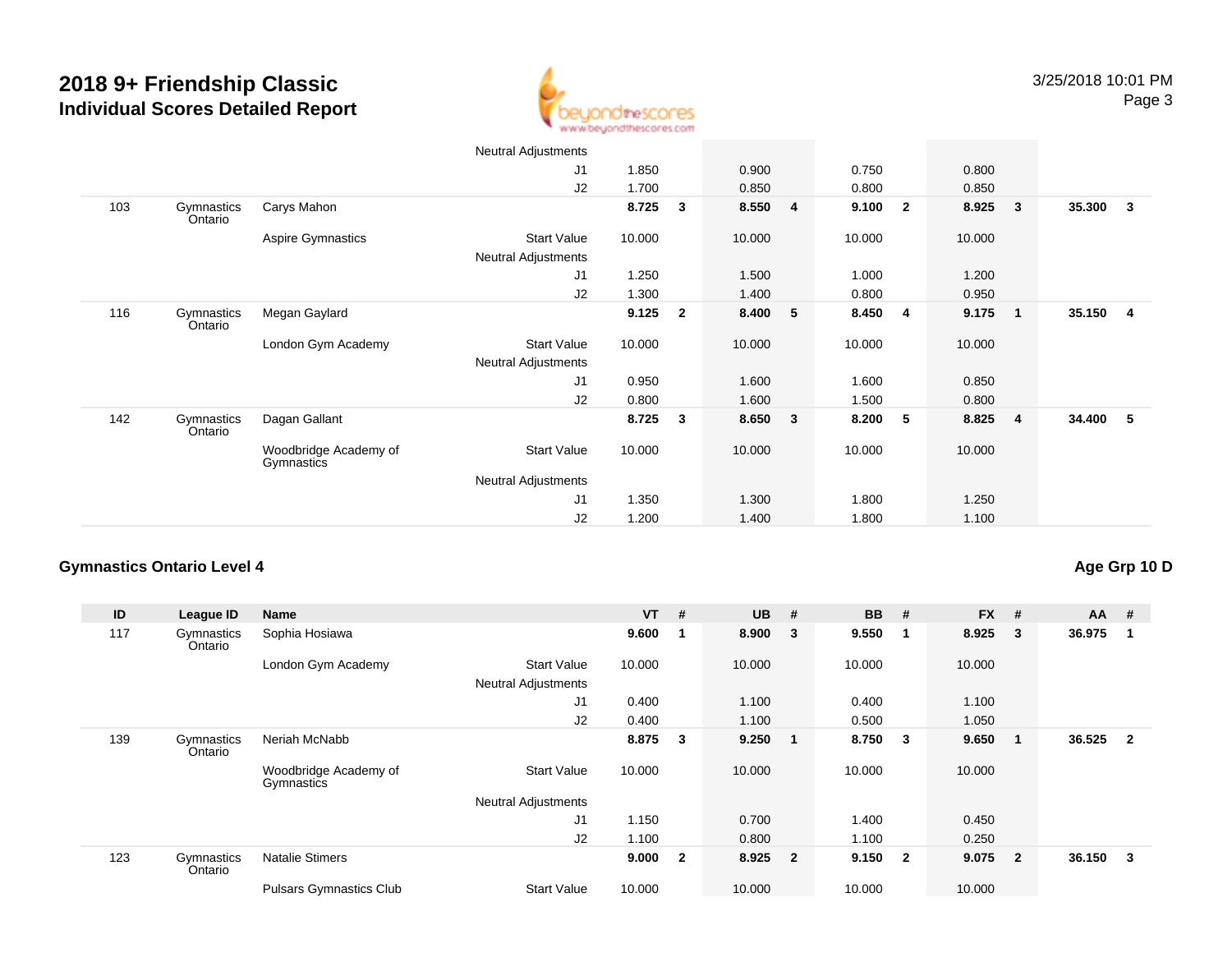

|     |                       |                                     | <b>Neutral Adjustments</b> |        |   |         |   |          |                         |        |     |        |   |
|-----|-----------------------|-------------------------------------|----------------------------|--------|---|---------|---|----------|-------------------------|--------|-----|--------|---|
|     |                       |                                     | J1                         | 1.100  |   | 1.150   |   | 1.000    |                         | 0.950  |     |        |   |
|     |                       |                                     | J2                         | 0.900  |   | 1.000   |   | 0.700    |                         | 0.900  |     |        |   |
| 104 | Gymnastics<br>Ontario | Katryna Zydownyk                    |                            | 8.325  | 5 | 8.875 4 |   | 8.675    | $\overline{\mathbf{4}}$ | 8.175  | -5  | 34.050 | 4 |
|     |                       | <b>Aspire Gymnastics</b>            | <b>Start Value</b>         | 10.000 |   | 10.000  |   | 10.000   |                         | 10.000 |     |        |   |
|     |                       |                                     | <b>Neutral Adjustments</b> |        |   |         |   | $-0.100$ |                         |        |     |        |   |
|     |                       |                                     | J1                         | 1.750  |   | 1.100   |   | 1.150    |                         | 1.850  |     |        |   |
|     |                       |                                     | J2                         | 1.600  |   | 1.150   |   | 1.300    |                         | 1.800  |     |        |   |
| 143 | Gymnastics<br>Ontario | Jaydin Segal                        |                            | 8.700  | 4 | 8.450   | 5 | 7.950    | $-5$                    | 8.650  | - 4 | 33.750 | 5 |
|     |                       | Woodbridge Academy of<br>Gymnastics | <b>Start Value</b>         | 10.000 |   | 10.000  |   | 10.000   |                         | 10.000 |     |        |   |
|     |                       |                                     | <b>Neutral Adjustments</b> |        |   |         |   |          |                         |        |     |        |   |
|     |                       |                                     | J1                         | 1.400  |   | 1.600   |   | 2.200    |                         | 1.500  |     |        |   |
|     |                       |                                     | J <sub>2</sub>             | 1.200  |   | 1.500   |   | 1.900    |                         | 1.200  |     |        |   |

### **Gymnastics Ontario Level 4**

**Age Grp 11 A**

| ID  | League ID             | <b>Name</b>                         |                            | <b>VT</b> | #              | <b>UB</b> | #                       | <b>BB</b> | #                       | <b>FX</b> | #              | $AA$ # |                |
|-----|-----------------------|-------------------------------------|----------------------------|-----------|----------------|-----------|-------------------------|-----------|-------------------------|-----------|----------------|--------|----------------|
| 112 | Gymnastics<br>Ontario | Lauren Mackey                       |                            | 8.875     | -1             | 9.050     | $\overline{1}$          | 8.900     | $\mathbf{3}$            | 8.975     | 1              | 35.800 |                |
|     |                       | Galaxy                              | <b>Start Value</b>         | 10.000    |                | 10.000    |                         | 10.000    |                         | 10.000    |                |        |                |
|     |                       |                                     | Neutral Adjustments        |           |                |           |                         |           |                         |           |                |        |                |
|     |                       |                                     | J1                         | 1.050     |                | 0.900     |                         | 1.100     |                         | 1.100     |                |        |                |
|     |                       |                                     | J2                         | 1.200     |                | 1.000     |                         | 1.100     |                         | 0.950     |                |        |                |
| 135 | Gymnastics<br>Ontario | Isabella Steepe-Becerra             |                            | 8.400     | 3              | 8.850     | $\overline{\mathbf{3}}$ | 8.400     | -5                      | 8.950     | $\overline{2}$ | 34.600 | $\overline{2}$ |
|     |                       | Hamilton Wentworth Regionettes      | <b>Start Value</b>         | 10.000    |                | 10.000    |                         | 10.000    |                         | 10.000    |                |        |                |
|     |                       |                                     | Neutral Adjustments        |           |                |           |                         |           |                         |           |                |        |                |
|     |                       |                                     | J <sub>1</sub>             | 1.600     |                | 1.100     |                         | 1.500     |                         | 1.100     |                |        |                |
|     |                       |                                     | J2                         | 1.600     |                | 1.200     |                         | 1.700     |                         | 1.000     |                |        |                |
| 144 | Gymnastics<br>Ontario | Renee Shaw                          |                            | 8.775     | $\overline{2}$ | 8.425     | $\overline{\mathbf{4}}$ | 8.650     | $\overline{4}$          | 8.750     | 3              | 34.600 | $\overline{2}$ |
|     |                       | Woodbridge Academy of<br>Gymnastics | <b>Start Value</b>         | 10.000    |                | 10.000    |                         | 10.000    |                         | 10.000    |                |        |                |
|     |                       |                                     | <b>Neutral Adjustments</b> |           |                |           |                         |           |                         |           |                |        |                |
|     |                       |                                     | J <sub>1</sub>             | 1.350     |                | 1.550     |                         | 1.400     |                         | 1.250     |                |        |                |
|     |                       |                                     | J2                         | 1.100     |                | 1.600     |                         | 1.300     |                         | 1.250     |                |        |                |
| 131 | Gymnastics<br>Ontario | Aleesha Bell                        |                            | 7.775     | 5              | 8.900     | $\overline{2}$          | 9.150     | $\overline{\mathbf{2}}$ | 8.300     | 5              | 34.125 | 3              |
|     |                       | Hamilton Wentworth Regionettes      | <b>Start Value</b>         | 10.000    |                | 10.000    |                         | 10.000    |                         | 10.000    |                |        |                |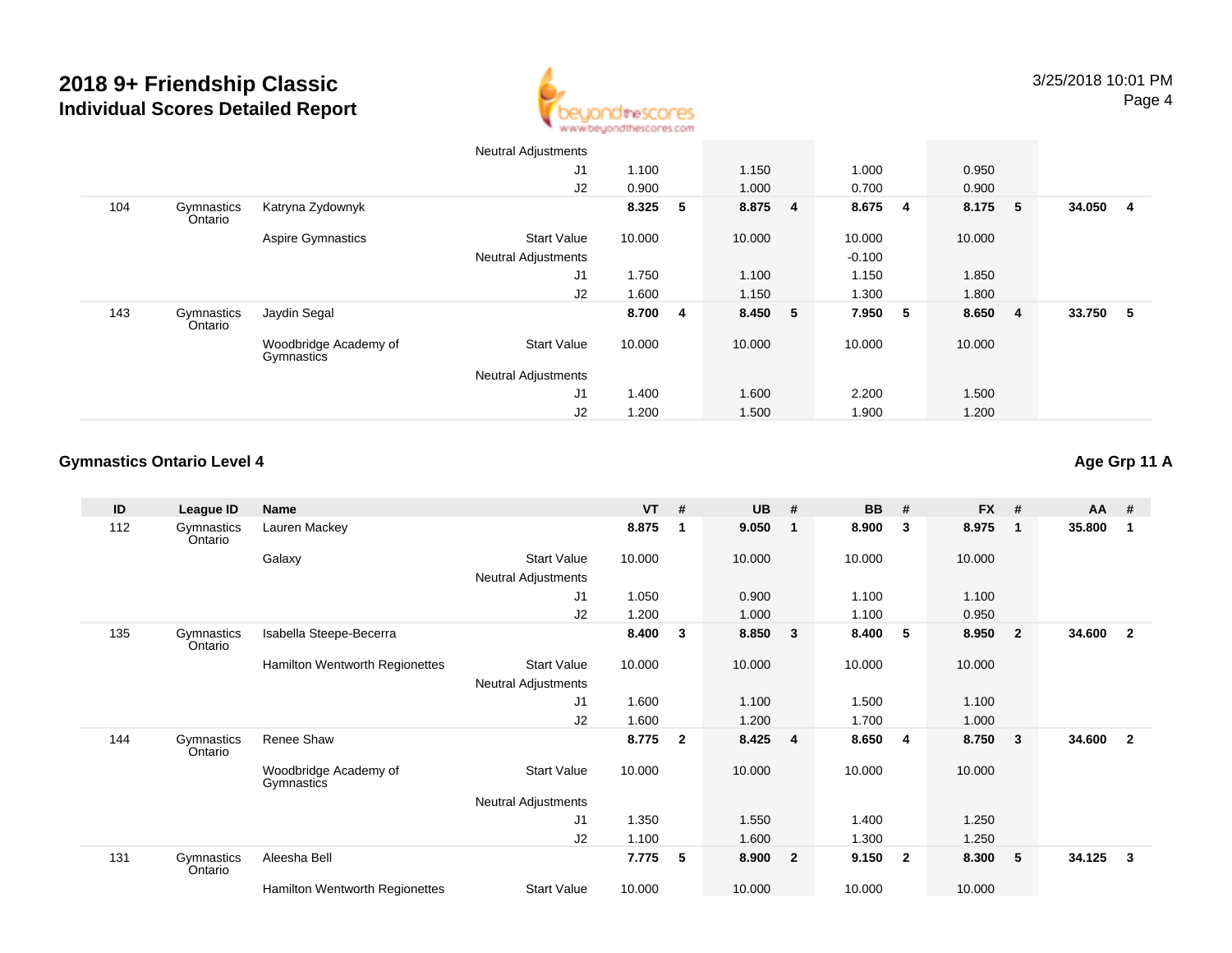

|     |                       |                        | <b>Neutral Adjustments</b> |        |    |        |            |        |                |        |   |
|-----|-----------------------|------------------------|----------------------------|--------|----|--------|------------|--------|----------------|--------|---|
|     |                       |                        | J1                         | 2.250  |    | 1.000  | 0.900      | 1.750  |                |        |   |
|     |                       |                        | J2                         | 2.200  |    | 1.200  | 0.800      | 1.650  |                |        |   |
| 105 | Gymnastics<br>Ontario | Hailey Putman          |                            | 8.225  | -4 | 8.050  | 9.325<br>5 | 8.350  | $\overline{4}$ | 33.950 | 4 |
|     |                       | Cayuga Gymnastics Club | Start Value                | 10.000 |    | 10.000 | 10.000     | 10.000 |                |        |   |
|     |                       |                        | <b>Neutral Adjustments</b> |        |    |        | $-0.100$   |        |                |        |   |
|     |                       |                        | J1                         | .800   |    | 2.100  | 0.650      | 1.800  |                |        |   |
|     |                       |                        | J2                         | 1.750  |    | 1.800  | 0.500      | 1.500  |                |        |   |

### **Gymnastics Ontario Level 4**

| ID  | League ID             | <b>Name</b>                    |                            | <b>VT</b> | #            | <b>UB</b> | #                       | <b>BB</b> | #                       | <b>FX</b> | #                       | AA     | #              |
|-----|-----------------------|--------------------------------|----------------------------|-----------|--------------|-----------|-------------------------|-----------|-------------------------|-----------|-------------------------|--------|----------------|
| 136 | Gymnastics<br>Ontario | <b>Claire Ormond</b>           |                            | 8.500     | 4            | 9.450     | $\mathbf{1}$            | 8.950     | $\overline{\mathbf{1}}$ | 9.325     | $\mathbf{1}$            | 36.225 | 1              |
|     |                       | Hamilton Wentworth Regionettes | <b>Start Value</b>         | 10.000    |              | 10.000    |                         | 10.000    |                         | 10.000    |                         |        |                |
|     |                       |                                | <b>Neutral Adjustments</b> |           |              |           |                         |           |                         |           |                         |        |                |
|     |                       |                                | J1                         | 1.400     |              | 0.500     |                         | 1.200     |                         | 0.800     |                         |        |                |
|     |                       |                                | J2                         | 1.600     |              | 0.600     |                         | 0.900     |                         | 0.550     |                         |        |                |
| 113 | Gymnastics<br>Ontario | Alexys Cupelli                 |                            | 8.925     | $\mathbf{1}$ | 9.125     | $\overline{\mathbf{3}}$ | 8.900     | $\overline{2}$          | 8.675     | $\overline{4}$          | 35.625 | $\overline{2}$ |
|     |                       | Galaxy                         | <b>Start Value</b>         | 10.000    |              | 10.000    |                         | 10.000    |                         | 10.000    |                         |        |                |
|     |                       |                                | <b>Neutral Adjustments</b> |           |              |           |                         |           |                         |           |                         |        |                |
|     |                       |                                | J1                         | 1.100     |              | 0.850     |                         | 1.200     |                         | 1.400     |                         |        |                |
|     |                       |                                | J2                         | 1.050     |              | 0.900     |                         | 1.000     |                         | 1.250     |                         |        |                |
| 132 | Gymnastics<br>Ontario | Ruby Sansom                    |                            | 8.850     | $\mathbf{2}$ | 9.300     | $\overline{2}$          | 8.350     | 5                       | 8.925     | $\mathbf{3}$            | 35.425 | $\mathbf{3}$   |
|     |                       | Hamilton Wentworth Regionettes | <b>Start Value</b>         | 10.000    |              | 10.000    |                         | 10.000    |                         | 10.000    |                         |        |                |
|     |                       |                                | <b>Neutral Adjustments</b> |           |              |           |                         |           |                         |           |                         |        |                |
|     |                       |                                | J1                         | 1.200     |              | 0.600     |                         | 1.600     |                         | 1.050     |                         |        |                |
|     |                       |                                | J2                         | 1.100     |              | 0.800     |                         | 1.700     |                         | 1.100     |                         |        |                |
| 125 | Gymnastics<br>Ontario | Kaia Burgess                   |                            | 8.750     | 3            | 8.575 4   |                         | 8.875     | $\overline{\mathbf{3}}$ | 9.175     | $\overline{\mathbf{2}}$ | 35.375 | $\overline{4}$ |
|     |                       | <b>Pulsars Gymnastics Club</b> | <b>Start Value</b>         | 10.000    |              | 10.000    |                         | 10.000    |                         | 10.000    |                         |        |                |
|     |                       |                                | <b>Neutral Adjustments</b> |           |              |           |                         |           |                         |           |                         |        |                |
|     |                       |                                | J1                         | 1.300     |              | 1.350     |                         | 1.250     |                         | 0.850     |                         |        |                |
|     |                       |                                | J2                         | 1.200     |              | 1.500     |                         | 1.000     |                         | 0.800     |                         |        |                |
| 106 | Gymnastics<br>Ontario | Rosie Radford                  |                            | 8.750     | 3            | 8.050     | 5                       | 8.400     | $\overline{\mathbf{4}}$ | 8.150     | 5                       | 33.350 | 5              |
|     |                       | Cayuga Gymnastics Club         | <b>Start Value</b>         | 10.000    |              | 10.000    |                         | 10.000    |                         | 10.000    |                         |        |                |
|     |                       |                                | <b>Neutral Adjustments</b> |           |              |           |                         |           |                         |           |                         |        |                |

**Age Grp 11 B**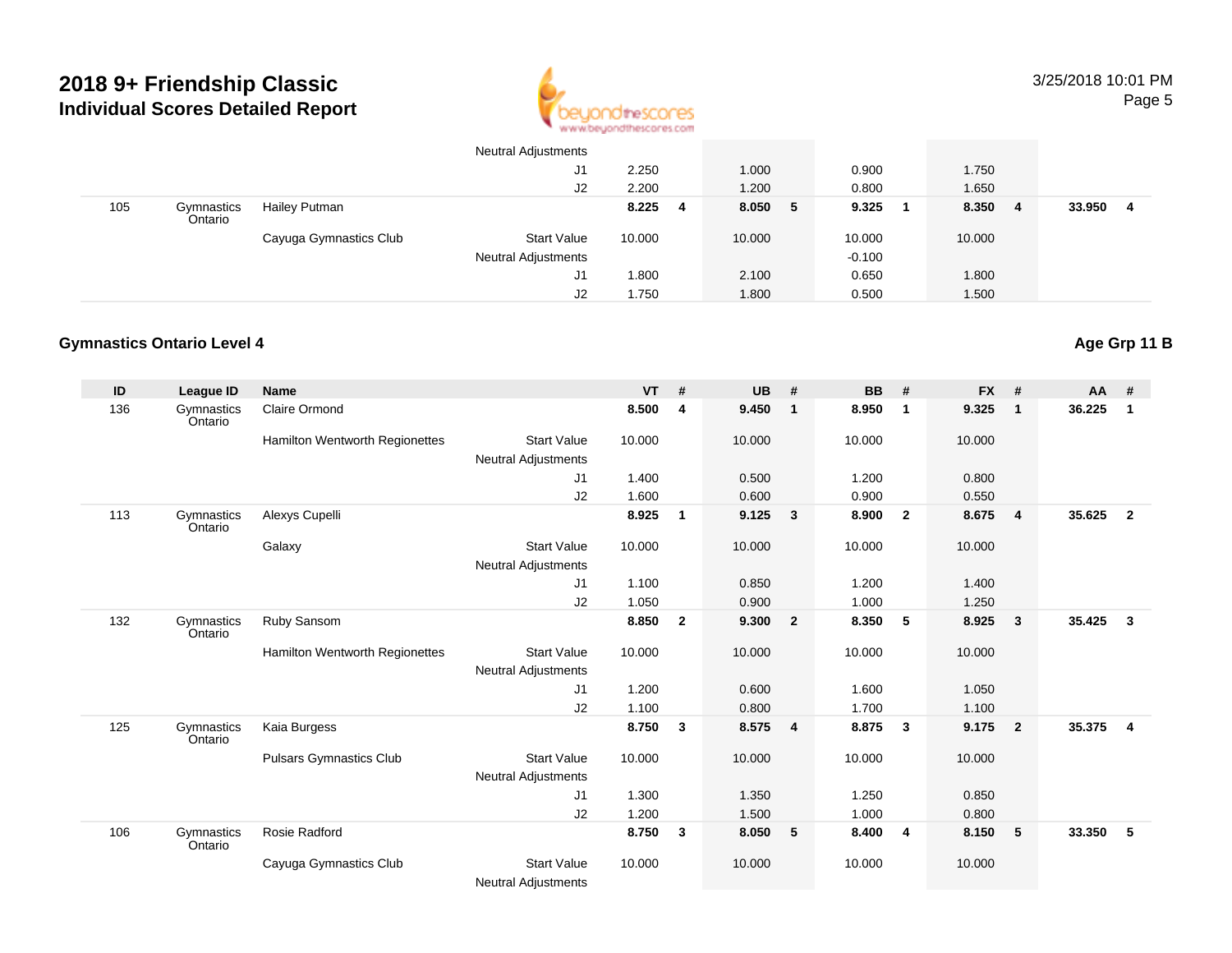

| J1 | 1.300 | 2.000 | 1.700 | 2.000 |
|----|-------|-------|-------|-------|
| J2 | 1.200 | 1.900 | 1.500 | 1.700 |

#### **Gymnastics Ontario Level 4Age Grp 11 C**

| ID  | <b>League ID</b>      | <b>Name</b>                           |                            | <b>VT</b> | #            | <b>UB</b> | #                       | <b>BB</b> | #                       | FX #   |                         | AA #   |                |
|-----|-----------------------|---------------------------------------|----------------------------|-----------|--------------|-----------|-------------------------|-----------|-------------------------|--------|-------------------------|--------|----------------|
| 126 | Gymnastics<br>Ontario | Jazmin Zeiger                         |                            | 9.050     | $\mathbf{2}$ | 9.050     | $\mathbf{1}$            | 9.050     | $\mathbf{1}$            | 9.275  | $\mathbf{1}$            | 36.425 | $\mathbf 1$    |
|     |                       | <b>Pulsars Gymnastics Club</b>        | <b>Start Value</b>         | 10.000    |              | 10.000    |                         | 10.000    |                         | 10.000 |                         |        |                |
|     |                       |                                       | <b>Neutral Adjustments</b> |           |              |           |                         |           |                         |        |                         |        |                |
|     |                       |                                       | J1                         | 0.900     |              | 1.000     |                         | 1.000     |                         | 0.800  |                         |        |                |
|     |                       |                                       | J2                         | 1.000     |              | 0.900     |                         | 0.900     |                         | 0.650  |                         |        |                |
| 114 | Gymnastics<br>Ontario | Shelby Hubert                         |                            | 9.450     | $\mathbf{1}$ | 8.925     | $\mathbf{3}$            | 8.650     | - 3                     | 8.825  | 3                       | 35.850 | $\overline{2}$ |
|     |                       | Galaxy                                | <b>Start Value</b>         | 10.000    |              | 10.000    |                         | 10.000    |                         | 10.000 |                         |        |                |
|     |                       |                                       | <b>Neutral Adjustments</b> |           |              |           |                         |           |                         |        |                         |        |                |
|     |                       |                                       | J <sub>1</sub>             | 0.500     |              | 1.000     |                         | 1.400     |                         | 1.350  |                         |        |                |
|     |                       |                                       | J2                         | 0.600     |              | 1.150     |                         | 1.300     |                         | 1.000  |                         |        |                |
| 133 | Gymnastics<br>Ontario | <b>Bridget Gago</b>                   |                            | 8.750     | 4            | 8.525     | $\overline{\mathbf{4}}$ | 8.850     | $\overline{\mathbf{2}}$ | 8.900  | $\overline{2}$          | 35.025 |                |
|     |                       | <b>Hamilton Wentworth Regionettes</b> | <b>Start Value</b>         | 10.000    |              | 10.000    |                         | 10.000    |                         | 10.000 |                         |        |                |
|     |                       |                                       | <b>Neutral Adjustments</b> |           |              |           |                         |           |                         |        |                         |        |                |
|     |                       |                                       | J1                         | 1.250     |              | 1.600     |                         | 1.100     |                         | 1.250  |                         |        |                |
|     |                       |                                       | J2                         | 1.250     |              | 1.350     |                         | 1.200     |                         | 0.950  |                         |        |                |
| 107 | Gymnastics<br>Ontario | Emma Molinski                         |                            | 9.025     | 3            | 8.950     | $\overline{2}$          | 8.550     | - 4                     | 8.400  | $\overline{\mathbf{4}}$ | 34.925 |                |
|     |                       | Dancemakers Gymnastics                | <b>Start Value</b>         | 10.000    |              | 10.000    |                         | 10.000    |                         | 10.000 |                         |        |                |
|     |                       |                                       | Neutral Adjustments        |           |              |           |                         |           |                         |        |                         |        |                |
|     |                       |                                       | J <sub>1</sub>             | 1.000     |              | 0.900     |                         | 1.400     |                         | 1.700  |                         |        |                |
|     |                       |                                       | J2                         | 0.950     |              | 1.200     |                         | 1.500     |                         | 1.500  |                         |        |                |

| Age Grp 11 D |  |  |
|--------------|--|--|
|              |  |  |

| ID  | League ID             | Name                           |                                                  | $VT$ # | <b>UB</b> | <b>BB</b> # | $FX$ # |        | $AA$ # |
|-----|-----------------------|--------------------------------|--------------------------------------------------|--------|-----------|-------------|--------|--------|--------|
| 127 | Gymnastics<br>Ontario | Lilyann Doner                  |                                                  | 8.950  | 9.350     | 9.100       | 8.250  | 35.650 |        |
|     |                       | <b>Pulsars Gymnastics Club</b> | <b>Start Value</b><br><b>Neutral Adjustments</b> | 10.000 | 10.000    | 10.000      | 10.000 |        |        |
|     |                       |                                |                                                  | 1.100  | 0.700     | .000        | 1.900  |        |        |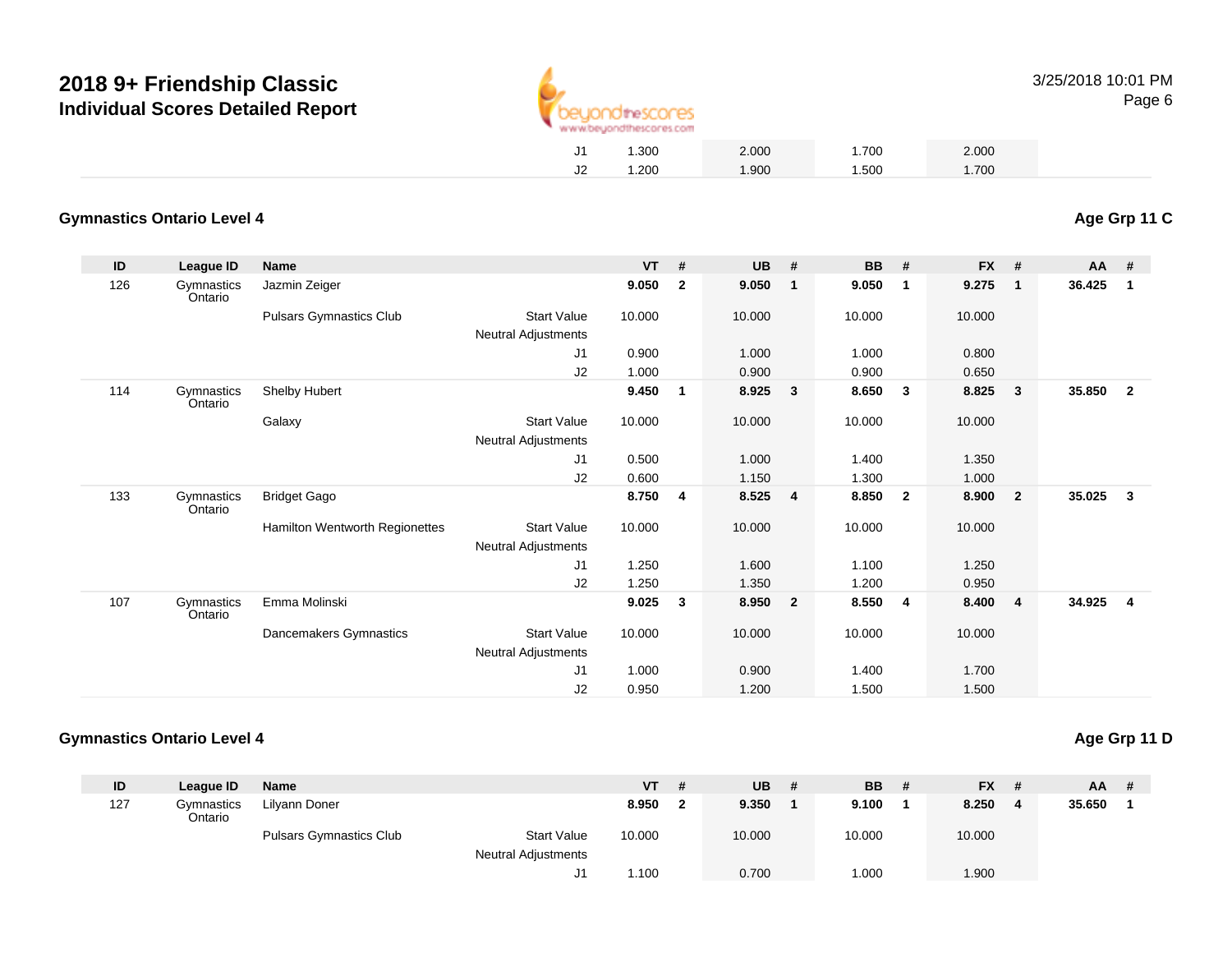

|     |                       |                                     | J2                         | 1.000  |   | 0.600  |                         | 0.800  |                | 1.600  |                         |        |                         |
|-----|-----------------------|-------------------------------------|----------------------------|--------|---|--------|-------------------------|--------|----------------|--------|-------------------------|--------|-------------------------|
| 119 | Gymnastics<br>Ontario | Jessica Latimer                     |                            | 8.825  | 3 | 8.850  | $\overline{2}$          | 8.825  | $\mathbf{2}$   | 8.600  | $\overline{\mathbf{3}}$ | 35.100 | $\overline{\mathbf{2}}$ |
|     |                       | London Gym Academy                  | <b>Start Value</b>         | 10.000 |   | 10.000 |                         | 10.000 |                | 10.000 |                         |        |                         |
|     |                       |                                     | <b>Neutral Adjustments</b> |        |   |        |                         |        |                |        |                         |        |                         |
|     |                       |                                     | J1                         | 1.150  |   | 1.000  |                         | 1.050  |                | 1.500  |                         |        |                         |
|     |                       |                                     | J2                         | 1.200  |   | 1.300  |                         | 1.300  |                | 1.300  |                         |        |                         |
| 145 | Gymnastics<br>Ontario | Arisa Zolfaghari                    |                            | 8.475  | 5 | 8.275  | 4                       | 8.450  | 3              | 8.875  | $\overline{\mathbf{1}}$ | 34.075 | $\mathbf{3}$            |
|     |                       | Woodbridge Academy of<br>Gymnastics | Start Value                | 10.000 |   | 10.000 |                         | 10.000 |                | 10.000 |                         |        |                         |
|     |                       |                                     | Neutral Adjustments        |        |   |        |                         |        |                |        |                         |        |                         |
|     |                       |                                     | J1                         | 1.650  |   | 1.700  |                         | 1.600  |                | 1.100  |                         |        |                         |
|     |                       |                                     | J2                         | 1.400  |   | 1.750  |                         | 1.500  |                | 1.150  |                         |        |                         |
| 134 | Gymnastics<br>Ontario | Amy Williamson                      |                            | 8.750  | 4 | 8.550  | $\overline{\mathbf{3}}$ | 8.825  | $\overline{2}$ | 7.375  | $-5$                    | 33.500 | $\overline{\mathbf{4}}$ |
|     |                       | Hamilton Wentworth Regionettes      | <b>Start Value</b>         | 10.000 |   | 10.000 |                         | 10.000 |                | 10.000 |                         |        |                         |
|     |                       |                                     | Neutral Adjustments        |        |   |        |                         |        |                |        |                         |        |                         |
|     |                       |                                     | J <sub>1</sub>             | 1.200  |   | 1.400  |                         | 1.150  |                | 2.700  |                         |        |                         |
|     |                       |                                     | J2                         | 1.300  |   | 1.500  |                         | 1.200  |                | 2.550  |                         |        |                         |
| 108 | Gymnastics<br>Ontario | Rowan Douglas                       |                            | 9.150  | 1 | 7.100  | 5                       | 8.100  | 4              | 8.650  | $\overline{\mathbf{2}}$ | 33.000 | - 5                     |
|     |                       | Dancemakers Gymnastics              | <b>Start Value</b>         | 10.000 |   | 10.000 |                         | 10.000 |                | 10.000 |                         |        |                         |
|     |                       |                                     | Neutral Adjustments        |        |   |        |                         |        |                |        |                         |        |                         |
|     |                       |                                     | J <sub>1</sub>             | 0.950  |   | 2.800  |                         | 1.900  |                | 1.300  |                         |        |                         |
|     |                       |                                     | J2                         | 0.750  |   | 3.000  |                         | 1.900  |                | 1.400  |                         |        |                         |

### **Gymnastics Ontario Level 4**

| ID  | League ID             | Name                                |                                           | <b>VT</b> | #                       | <b>UB</b> | #   | <b>BB</b> | #                       | <b>FX</b> | #            | $AA$ # |                |
|-----|-----------------------|-------------------------------------|-------------------------------------------|-----------|-------------------------|-----------|-----|-----------|-------------------------|-----------|--------------|--------|----------------|
| 138 | Gymnastics<br>Ontario | Olivia Cerusuolo                    |                                           | 9.100     | - 1                     | 8.825     | - 2 | 8.950     |                         | 9.550     |              | 36.425 |                |
|     |                       | Woodbridge Academy of<br>Gymnastics | <b>Start Value</b>                        | 10.000    |                         | 10.000    |     | 10.000    |                         | 10.000    |              |        |                |
|     |                       |                                     | Neutral Adjustments                       |           |                         |           |     |           |                         |           |              |        |                |
|     |                       |                                     | J1                                        | 0.800     |                         | 1.200     |     | 1.000     |                         | 0.550     |              |        |                |
|     |                       |                                     | J <sub>2</sub>                            | 1.000     |                         | 1.150     |     | 1.100     |                         | 0.350     |              |        |                |
| 101 | Gymnastics<br>Ontario | Mila Furbacher                      |                                           | 8.700     | $\overline{\mathbf{2}}$ | 8.900     |     | 8.900     | $\overline{\mathbf{2}}$ | 9.375     | $\mathbf{2}$ | 35.875 | $\overline{2}$ |
|     |                       | Aspire Gymnastics                   | <b>Start Value</b><br>Neutral Adjustments | 10.000    |                         | 10.000    |     | 10.000    |                         | 10.000    |              |        |                |
|     |                       |                                     | J1                                        | 1.200     |                         | 1.200     |     | 1.100     |                         | 0.700     |              |        |                |

### **Age Grp 9**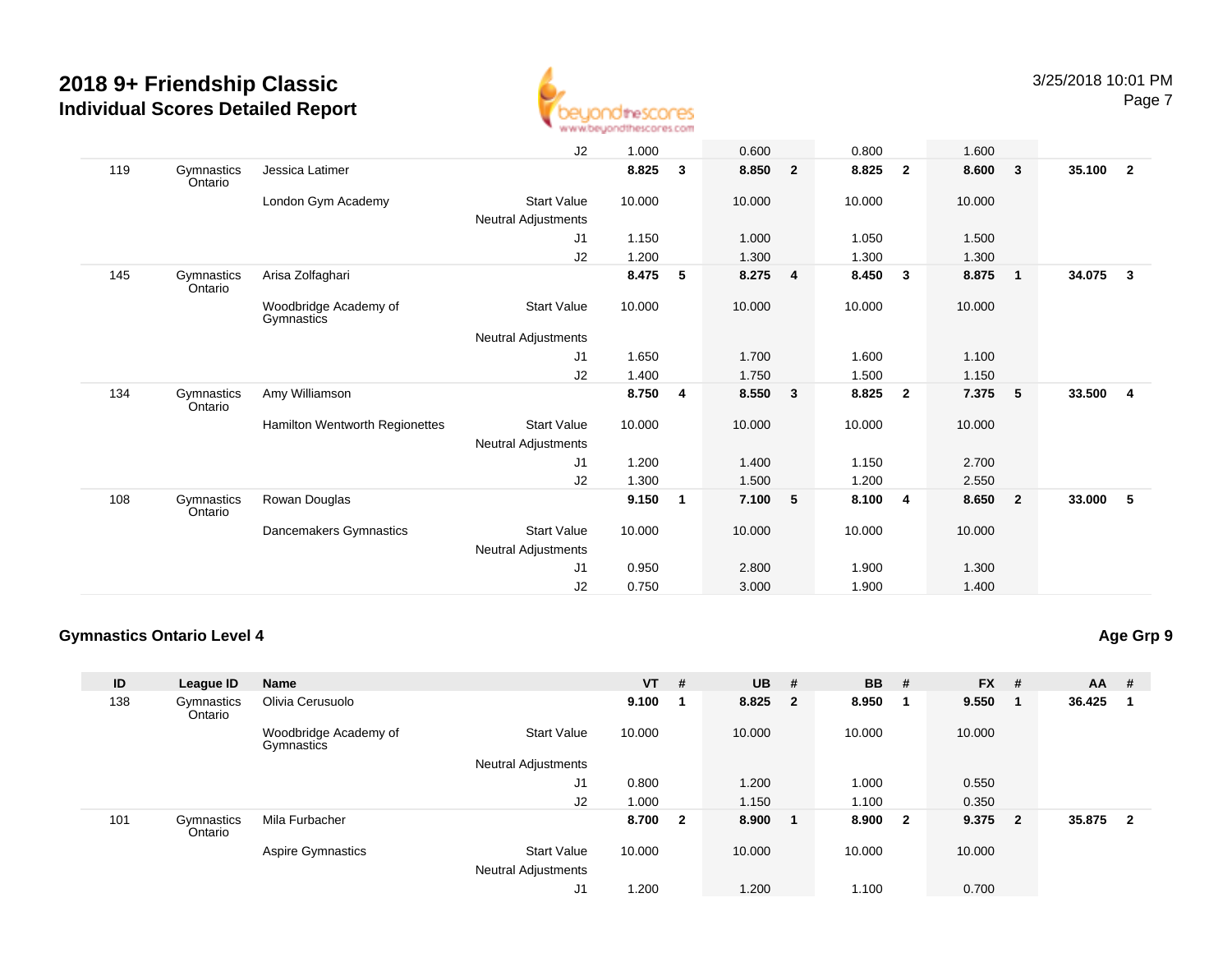

#### 3/25/2018 10:01 PMPage 8

|     |                       |                                | J2                         | 1.400  | 1.000      | .100         | 0.550      |        |
|-----|-----------------------|--------------------------------|----------------------------|--------|------------|--------------|------------|--------|
| 128 | Gymnastics<br>Ontario | Simona Mammoliti               |                            | 7.800  | 7.400<br>3 | 8.475<br>- 3 | 8.500<br>3 | 32.175 |
|     |                       | Hamilton Wentworth Regionettes | <b>Start Value</b>         | 10.000 | 10.000     | 10.000       | 10.000     |        |
|     |                       |                                | <b>Neutral Adjustments</b> |        |            |              |            |        |
|     |                       |                                | J1                         | 2.400  | 2.600      | .600         | 1.550      |        |
|     |                       |                                | J2                         | 2.000  | 2.600      | 1.450        | 1.450      |        |

### **Gymnastics Ontario Level 4**

## **Age Grp 12 A**

| ID  | <b>League ID</b>      | <b>Name</b>                    |                            | <b>VT</b> | #              | <b>UB</b> | #                       | <b>BB</b> | #                       | <b>FX</b> | #              | AA     | #              |
|-----|-----------------------|--------------------------------|----------------------------|-----------|----------------|-----------|-------------------------|-----------|-------------------------|-----------|----------------|--------|----------------|
| 201 | Gymnastics<br>Ontario | Shannon Mardan                 |                            | 8.825     | 5              | 9.300     | $\mathbf{3}$            | 9.525     | $\overline{1}$          | 9.400     | $\mathbf{1}$   | 37.050 | 1              |
|     |                       | Birchmount                     | <b>Start Value</b>         | 10.000    |                | 10.000    |                         | 10.000    |                         | 10.000    |                |        |                |
|     |                       |                                | <b>Neutral Adjustments</b> |           |                |           |                         |           |                         |           |                |        |                |
|     |                       |                                | J1                         | 1.050     |                | 0.800     |                         | 0.500     |                         | 0.700     |                |        |                |
|     |                       |                                | J2                         | 1.300     |                | 0.600     |                         | 0.450     |                         | 0.500     |                |        |                |
| 213 | Gymnastics<br>Ontario | Lyla Harrison                  |                            | 9.175     | $\mathbf{1}$   | 9.450     | $\overline{\mathbf{2}}$ | 8.850     | $\overline{\mathbf{2}}$ | 9.025     | $\overline{4}$ | 36.500 | $\overline{2}$ |
|     |                       | <b>KSG Aurora</b>              | <b>Start Value</b>         | 10.000    |                | 10.000    |                         | 10.000    |                         | 10.000    |                |        |                |
|     |                       |                                | <b>Neutral Adjustments</b> |           |                |           |                         |           |                         |           |                |        |                |
|     |                       |                                | J1                         | 0.850     |                | 0.600     |                         | 1.300     |                         | 1.050     |                |        |                |
|     |                       |                                | J2                         | 0.800     |                | 0.500     |                         | 1.000     |                         | 0.900     |                |        |                |
| 222 | Gymnastics<br>Ontario | <b>Cuinn Nevin</b>             |                            | 9.075     | 3              | 9.550     | $\overline{\mathbf{1}}$ | 8.775     | $\overline{\mathbf{3}}$ | 8.925     | 5              | 36.325 | $\mathbf{3}$   |
|     |                       | Northumberland                 | <b>Start Value</b>         | 10.000    |                | 10.000    |                         | 10.000    |                         | 10.000    |                |        |                |
|     |                       |                                | <b>Neutral Adjustments</b> |           |                |           |                         |           |                         |           |                |        |                |
|     |                       |                                | J1                         | 1.050     |                | 0.500     |                         | 1.050     |                         | 1.150     |                |        |                |
|     |                       |                                | J2                         | 0.800     |                | 0.400     |                         | 1.400     |                         | 1.000     |                |        |                |
| 234 | Gymnastics<br>Ontario | Mackenzie Cvetkovic            |                            | 9.150     | $\overline{2}$ | 8.900     | $\overline{\mathbf{4}}$ | 8.425     | 6                       | 9.275     | $\overline{2}$ | 35.750 | 4              |
|     |                       | Richmond Hill Gymnastics Club  | <b>Start Value</b>         | 10.000    |                | 10.000    |                         | 10.000    |                         | 10.000    |                |        |                |
|     |                       |                                | <b>Neutral Adjustments</b> |           |                |           |                         |           |                         |           |                |        |                |
|     |                       |                                | J1                         | 0.900     |                | 1.000     |                         | 1.650     |                         | 0.800     |                |        |                |
|     |                       |                                | J2                         | 0.800     |                | 1.200     |                         | 1.500     |                         | 0.650     |                |        |                |
| 228 | Gymnastics<br>Ontario | Kaitlin Spencer                |                            | 8.750     | 6              | 8.850     | 5                       | 8.450     | 5                       | 9.175     | $\mathbf{3}$   | 35.225 | 5              |
|     |                       | <b>Pulsars Gymnastics Club</b> | <b>Start Value</b>         | 10.000    |                | 10.000    |                         | 10.000    |                         | 10.000    |                |        |                |
|     |                       |                                | <b>Neutral Adjustments</b> |           |                |           |                         |           |                         |           |                |        |                |
|     |                       |                                | J1                         | 1.200     |                | 1.200     |                         | 1.700     |                         | 0.850     |                |        |                |
|     |                       |                                | J2                         | 1.300     |                | 1.100     |                         | 1.400     |                         | 0.800     |                |        |                |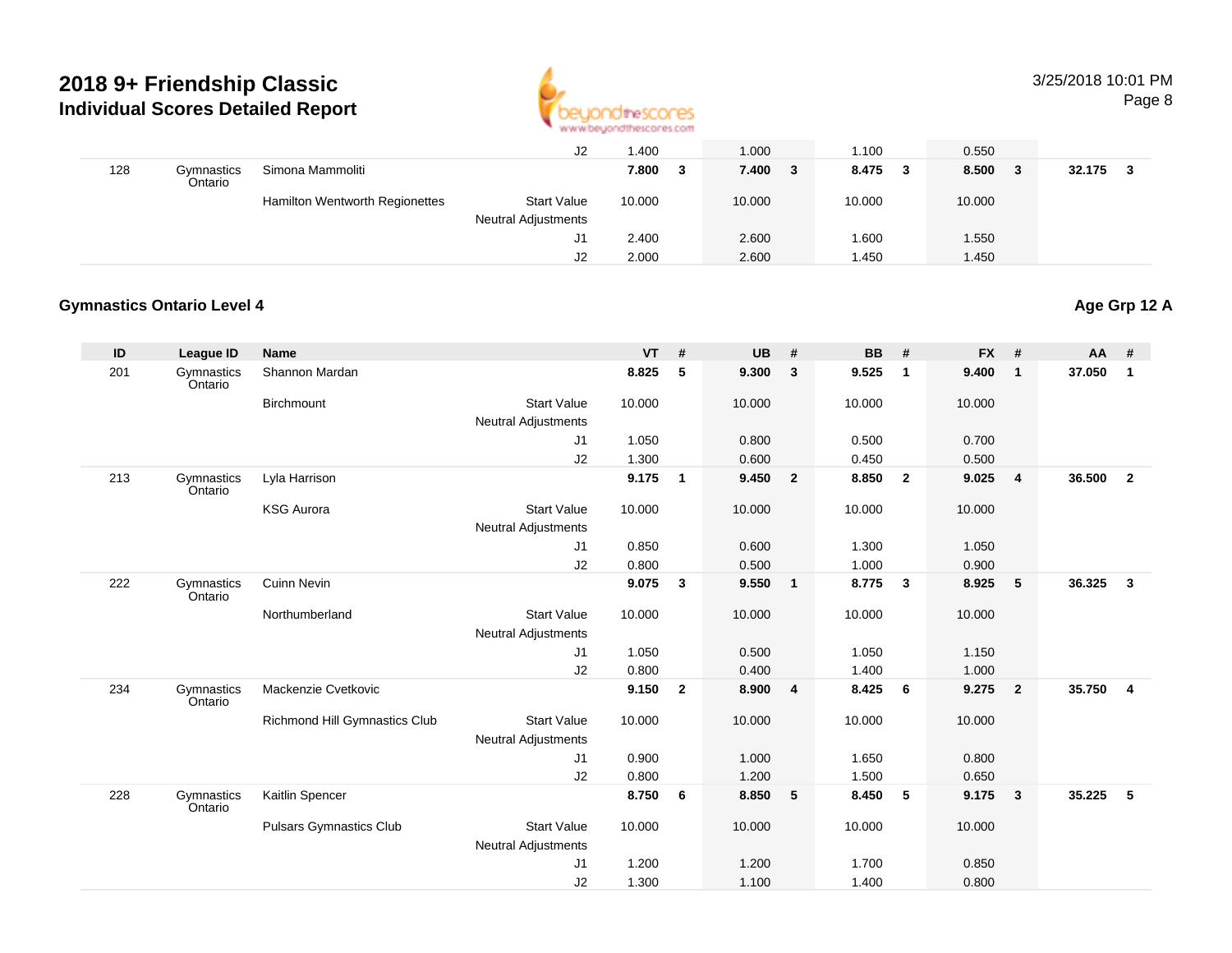

| 238 | Gymnastics<br>Ontario | Stella Tomasone                     |                            | 8.850  | 4 | 7.300      | 7 | 8.650  | 4 | 8.775 6 |     | 33.575 | - 6            |
|-----|-----------------------|-------------------------------------|----------------------------|--------|---|------------|---|--------|---|---------|-----|--------|----------------|
|     |                       | Woodbridge Academy of<br>Gymnastics | <b>Start Value</b>         | 10.000 |   | 10.000     |   | 10.000 |   | 10.000  |     |        |                |
|     |                       |                                     | <b>Neutral Adjustments</b> |        |   |            |   |        |   |         |     |        |                |
|     |                       |                                     | J <sub>1</sub>             | 1.200  |   | 2.600      |   | 1.450  |   | 1.300   |     |        |                |
|     |                       |                                     | J2                         | 1.100  |   | 2.800      |   | 1.250  |   | 1.150   |     |        |                |
| 207 | Gymnastics<br>Ontario | Jordyn Barless                      |                            | 8.450  |   | $8.250\ 6$ |   | 8.650  | 4 | 7.750   | - 7 | 33.100 | $\overline{7}$ |
|     |                       | Cayuga Gymnastics Club              | <b>Start Value</b>         | 10.000 |   | 10.000     |   | 10.000 |   | 10.000  |     |        |                |
|     |                       |                                     | Neutral Adjustments        |        |   |            |   |        |   |         |     |        |                |
|     |                       |                                     | J <sub>1</sub>             | 1.700  |   | 1.800      |   | 1.400  |   | 2.300   |     |        |                |
|     |                       |                                     | J <sub>2</sub>             | 1.400  |   | 1.700      |   | 1.300  |   | 2.200   |     |        |                |

### **Gymnastics Ontario Level 4**

**Age Grp 12 B**

| ID  | League ID             | Name                          |                            | <b>VT</b> | #            | <b>UB</b> | #                       | <b>BB</b> | #                       | <b>FX</b> | #              | $AA$ # |                |
|-----|-----------------------|-------------------------------|----------------------------|-----------|--------------|-----------|-------------------------|-----------|-------------------------|-----------|----------------|--------|----------------|
| 223 | Gymnastics<br>Ontario | Abigail Liscombe              |                            | 8.925     | 3            | 9.300     | $\overline{\mathbf{1}}$ | 9.350     | $\mathbf{1}$            | 9.400     | $\mathbf{1}$   | 36.975 | $\mathbf{1}$   |
|     |                       | <b>Hearts Gymnastics Club</b> | <b>Start Value</b>         | 10.000    |              | 10.000    |                         | 10.000    |                         | 10.000    |                |        |                |
|     |                       |                               | Neutral Adjustments        |           |              |           |                         |           |                         |           |                |        |                |
|     |                       |                               | J1                         | 1.150     |              | 0.700     |                         | 0.750     |                         | 0.700     |                |        |                |
|     |                       |                               | J2                         | 1.000     |              | 0.700     |                         | 0.550     |                         | 0.500     |                |        |                |
| 202 | Gymnastics<br>Ontario | Camille Elzeisa               |                            | 9.200     | $\mathbf 1$  | 8.800     | $-5$                    | 9.275     | $\overline{2}$          | 9.125     | $\overline{2}$ | 36.400 | $\overline{2}$ |
|     |                       | Birchmount                    | <b>Start Value</b>         | 10.000    |              | 10.000    |                         | 10.000    |                         | 10.000    |                |        |                |
|     |                       |                               | <b>Neutral Adjustments</b> |           |              |           |                         | $-0.100$  |                         |           |                |        |                |
|     |                       |                               | J1                         | 0.900     |              | 1.200     |                         | 0.550     |                         | 0.850     |                |        |                |
|     |                       |                               | J2                         | 0.700     |              | 1.200     |                         | 0.700     |                         | 0.900     |                |        |                |
| 214 | Gymnastics<br>Ontario | Julia Fellini                 |                            | 9.050     | $\mathbf{2}$ | 9.250     | $\overline{\mathbf{2}}$ | 9.025     | $\overline{\mathbf{4}}$ | 8.825     | 3              | 36.150 | 3              |
|     |                       | <b>KSG Aurora</b>             | <b>Start Value</b>         | 10.000    |              | 10.000    |                         | 10.000    |                         | 10.000    |                |        |                |
|     |                       |                               | Neutral Adjustments        |           |              |           |                         |           |                         |           |                |        |                |
|     |                       |                               | J1                         | 0.900     |              | 0.800     |                         | 0.950     |                         | 1.250     |                |        |                |
|     |                       |                               | J <sub>2</sub>             | 1.000     |              | 0.700     |                         | 1.000     |                         | 1.100     |                |        |                |
| 208 | Gymnastics<br>Ontario | Macy Saker                    |                            | 8.900     | 4            | 9.100     | $\overline{\mathbf{4}}$ | 9.125     | $\mathbf{3}$            | 7.675     | 5              | 34.800 | $\overline{4}$ |
|     |                       | Dancemakers Gymnastics        | <b>Start Value</b>         | 10.000    |              | 10.000    |                         | 10.000    |                         | 10.000    |                |        |                |
|     |                       |                               | <b>Neutral Adjustments</b> |           |              |           |                         |           |                         |           |                |        |                |
|     |                       |                               | J <sub>1</sub>             | 1.200     |              | 1.000     |                         | 0.850     |                         | 2.300     |                |        |                |
|     |                       |                               | J2                         | 1.000     |              | 0.800     |                         | 0.900     |                         | 2.350     |                |        |                |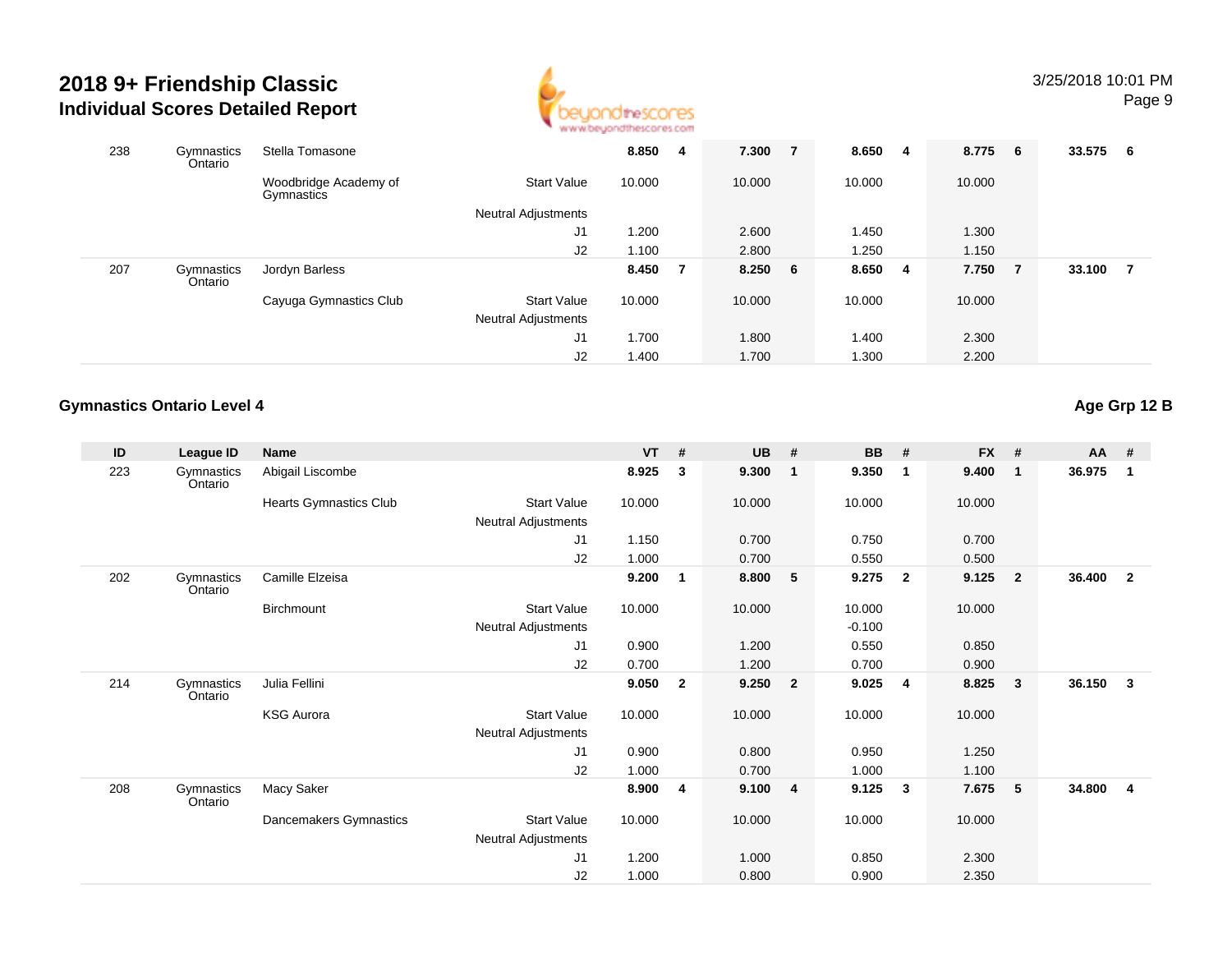

| 235 | Gymnastics<br>Ontario | Angelina Salama                |                                                  | 9.050  | $\mathbf{2}$             | 8.700 6     | 8.575 6 | 7.900  | $\overline{4}$           | 34.225 | - 5 |
|-----|-----------------------|--------------------------------|--------------------------------------------------|--------|--------------------------|-------------|---------|--------|--------------------------|--------|-----|
|     |                       | Richmond Hill Gymnastics Club  | <b>Start Value</b><br><b>Neutral Adjustments</b> | 10.000 |                          | 10.000      | 10.000  | 10.000 |                          |        |     |
|     |                       |                                | J1                                               | 1.100  |                          | 1.200       | 1.550   | 2.200  |                          |        |     |
|     |                       |                                | J <sub>2</sub>                                   | 0.800  |                          | 1.400       | 1.300   | 2.000  |                          |        |     |
| 230 | Gymnastics<br>Ontario | <b>Emily Cook</b>              |                                                  | X.XXX  | $\overline{\phantom{a}}$ | $9.175 \t3$ | 8.700 5 | X.XXX  | $\overline{\phantom{a}}$ | 17.875 | - 6 |
|     |                       | Hamilton Wentworth Regionettes | <b>Start Value</b>                               |        |                          | 10.000      | 10.000  |        |                          |        |     |
|     |                       |                                | <b>Neutral Adjustments</b>                       |        |                          |             |         |        |                          |        |     |
|     |                       |                                | J1                                               |        |                          | 0.900       | 1.200   |        |                          |        |     |
|     |                       |                                | J <sub>2</sub>                                   |        |                          | 0.750       | 1.400   |        |                          |        |     |

### **Gymnastics Ontario Level 4**

| ID  | League ID             | Name                           |                            | VT     | #              | <b>UB</b> | #                       | <b>BB</b> | #                       | <b>FX</b> | #              | <b>AA</b> | #              |
|-----|-----------------------|--------------------------------|----------------------------|--------|----------------|-----------|-------------------------|-----------|-------------------------|-----------|----------------|-----------|----------------|
| 224 | Gymnastics<br>Ontario | Charlotte Jones                |                            | 8.950  | $\overline{2}$ | 9.375     | $\mathbf{3}$            | 9.450     | $\overline{\mathbf{1}}$ | 9.475     | $\overline{2}$ | 37.250    | 1              |
|     |                       | <b>Hearts Gymnastics Club</b>  | <b>Start Value</b>         | 10.000 |                | 10.000    |                         | 10.000    |                         | 10.000    |                |           |                |
|     |                       |                                | Neutral Adjustments        |        |                |           |                         |           |                         |           |                |           |                |
|     |                       |                                | J1                         | 1.000  |                | 0.700     |                         | 0.500     |                         | 0.600     |                |           |                |
|     |                       |                                | J2                         | 1.100  |                | 0.550     |                         | 0.600     |                         | 0.450     |                |           |                |
| 231 | Gymnastics<br>Ontario | Avery Reynolds                 |                            | 8.900  | 3              | 9.550     | $\overline{\mathbf{1}}$ | 8.950     | $\mathbf{3}$            | 9.525     | $\mathbf{1}$   | 36.925    | $\overline{2}$ |
|     |                       | Hamilton Wentworth Regionettes | Start Value                | 10.000 |                | 10.000    |                         | 10.000    |                         | 10.000    |                |           |                |
|     |                       |                                | Neutral Adjustments        |        |                |           |                         |           |                         |           |                |           |                |
|     |                       |                                | J1                         | 1.000  |                | 0.500     |                         | 1.000     |                         | 0.550     |                |           |                |
|     |                       |                                | J2                         | 1.200  |                | 0.400     |                         | 1.100     |                         | 0.400     |                |           |                |
| 203 | Gymnastics<br>Ontario | Rosie Kiofos                   |                            | 8.950  | $\overline{2}$ | 9.100     | $\overline{4}$          | 9.325     | $\overline{\mathbf{2}}$ | 9.300     | $\overline{4}$ | 36.675    | 3              |
|     |                       | Birchmount                     | Start Value                | 10.000 |                | 10.000    |                         | 10.000    |                         | 10.000    |                |           |                |
|     |                       |                                | <b>Neutral Adjustments</b> |        |                |           |                         |           |                         |           |                |           |                |
|     |                       |                                | J1                         | 1.000  |                | 1.000     |                         | 0.750     |                         | 0.800     |                |           |                |
|     |                       |                                | J2                         | 1.100  |                | 0.800     |                         | 0.600     |                         | 0.600     |                |           |                |
| 215 | Gymnastics<br>Ontario | Avery Fortin                   |                            | 8.600  | $\overline{4}$ | 9.425     | $\overline{\mathbf{2}}$ | 8.450     | $\overline{\mathbf{4}}$ | 9.350     | 3              | 35.825    | 4              |
|     |                       | <b>KSG Aurora</b>              | Start Value                | 10.000 |                | 10.000    |                         | 10.000    |                         | 10.000    |                |           |                |
|     |                       |                                | Neutral Adjustments        |        |                |           |                         |           |                         |           |                |           |                |
|     |                       |                                | J <sub>1</sub>             | 1.300  |                | 0.600     |                         | 1.600     |                         | 0.700     |                |           |                |
|     |                       |                                | J2                         | 1.500  |                | 0.550     |                         | 1.500     |                         | 0.600     |                |           |                |

**Age Grp 12 C**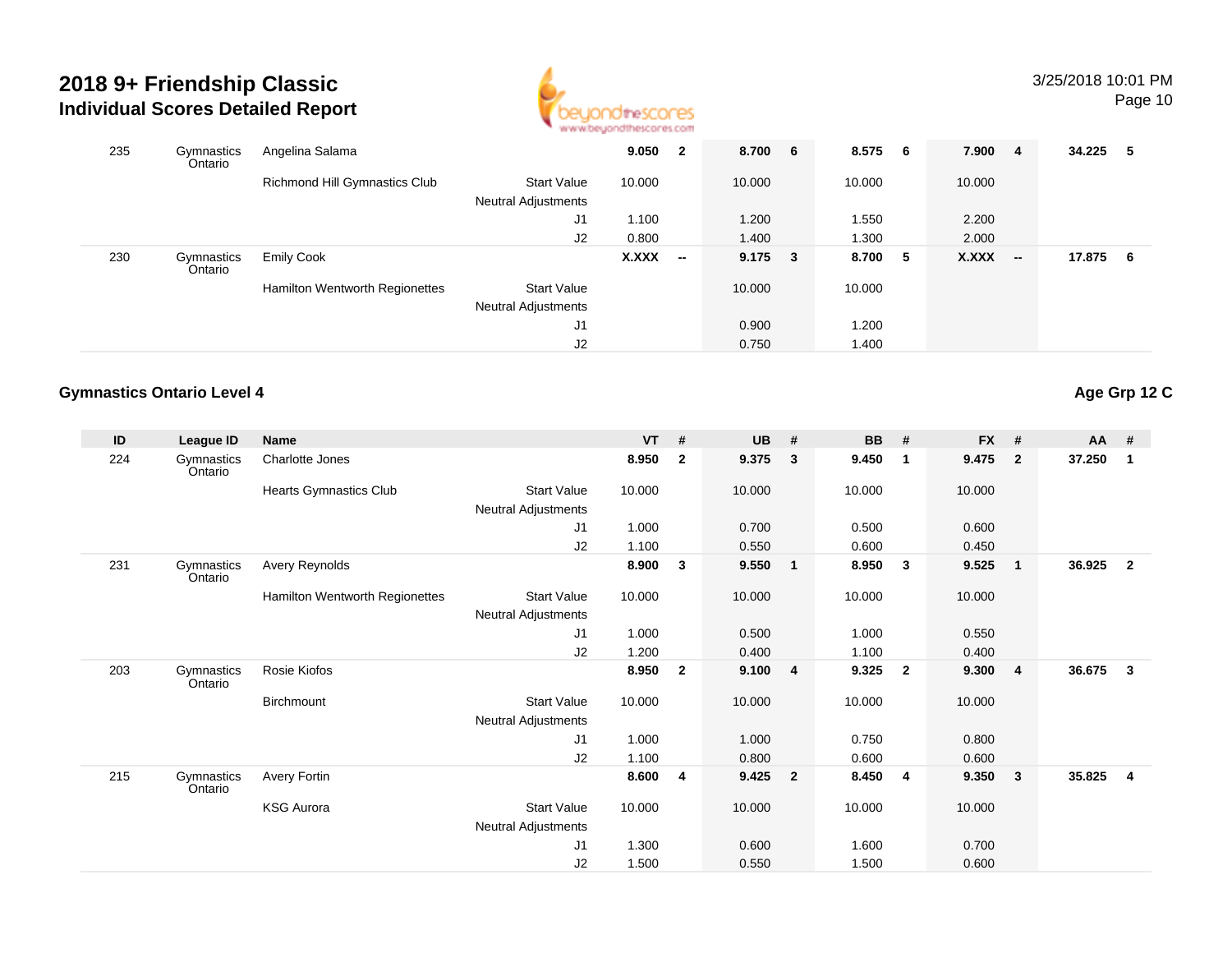

Page 11

| 211 | Gymnastics<br>Ontario | Saoirse Curry                        |                            | 9.200  |   | 8.750   | 5 | 8.400   | 5 | 8.875 5 | 35.225 5 |   |
|-----|-----------------------|--------------------------------------|----------------------------|--------|---|---------|---|---------|---|---------|----------|---|
|     |                       | Galaxy                               | <b>Start Value</b>         | 10.000 |   | 10.000  |   | 10.000  |   | 10.000  |          |   |
|     |                       |                                      | <b>Neutral Adjustments</b> |        |   |         |   |         |   |         |          |   |
|     |                       |                                      | J1                         | 0.800  |   | 1.100   |   | 1.700   |   | 1.050   |          |   |
|     |                       |                                      | J2                         | 0.800  |   | 1.400   |   | 1.500   |   | 1.200   |          |   |
| 236 | Gymnastics<br>Ontario | Vanessa Terzian                      |                            | 8.500  | 5 | 8.150 6 |   | 8.100 6 |   | 8.775 6 | 33.525   | 6 |
|     |                       | <b>Richmond Hill Gymnastics Club</b> | <b>Start Value</b>         | 10.000 |   | 10.000  |   | 10.000  |   | 10.000  |          |   |
|     |                       |                                      | <b>Neutral Adjustments</b> |        |   |         |   |         |   |         |          |   |
|     |                       |                                      | J1                         | 1.700  |   | 1.700   |   | 1.800   |   | 1.250   |          |   |
|     |                       |                                      | J2                         | 1.300  |   | 2.000   |   | 2.000   |   | 1.200   |          |   |

### **Gymnastics Ontario Level 4**

**Age Grp 12 D**

| ID  | League ID             | Name                          |                                           | $VT$ # |                | <b>UB</b> | #                       | <b>BB</b> | #                       | <b>FX</b> | #              | $AA$ # |                |
|-----|-----------------------|-------------------------------|-------------------------------------------|--------|----------------|-----------|-------------------------|-----------|-------------------------|-----------|----------------|--------|----------------|
| 220 | Gymnastics<br>Ontario | Meghan Burridge               |                                           | 9.550  | $\mathbf{1}$   | 8.950     | 4                       | 9.300     | $\overline{\mathbf{1}}$ | 9.700     | $\mathbf{1}$   | 37.500 | 1              |
|     |                       | London Gym Academy            | <b>Start Value</b><br>Neutral Adjustments | 10.000 |                | 10.000    |                         | 10.000    |                         | 10.000    |                |        |                |
|     |                       |                               | J <sub>1</sub>                            | 0.400  |                | 1.000     |                         | 0.800     |                         | 0.350     |                |        |                |
|     |                       |                               | J2                                        | 0.500  |                | 1.100     |                         | 0.600     |                         | 0.250     |                |        |                |
| 233 | Gymnastics<br>Ontario | Rachel Cvetkovic              |                                           | 9.025  | 3              | 9.075     | $\mathbf{3}$            | 8.950     | $\overline{\mathbf{2}}$ | 9.650     | $\overline{2}$ | 36.700 | $\overline{2}$ |
|     |                       | Richmond Hill Gymnastics Club | <b>Start Value</b>                        | 10.000 |                | 10.000    |                         | 10.000    |                         | 10.000    |                |        |                |
|     |                       |                               | Neutral Adjustments                       |        |                |           |                         |           |                         |           |                |        |                |
|     |                       |                               | J1                                        | 0.950  |                | 1.000     |                         | 0.900     |                         | 0.350     |                |        |                |
|     |                       |                               | J2                                        | 1.000  |                | 0.850     |                         | 1.200     |                         |           |                |        |                |
| 212 | Gymnastics<br>Ontario | <b>Sydney Martin</b>          |                                           | 9.250  | $\overline{2}$ | 9.350     | $\mathbf{1}$            | 8.100     | -5                      | 9.150     | $\mathbf{3}$   | 35.850 | $\mathbf{3}$   |
|     |                       | Galaxy                        | <b>Start Value</b>                        | 10.000 |                | 10.000    |                         | 10.000    |                         | 10.000    |                |        |                |
|     |                       |                               | Neutral Adjustments                       |        |                |           |                         |           |                         |           |                |        |                |
|     |                       |                               | J1                                        | 0.800  |                | 0.700     |                         | 1.900     |                         | 0.850     |                |        |                |
|     |                       |                               | J2                                        | 0.700  |                | 0.600     |                         | 1.900     |                         | 0.850     |                |        |                |
| 204 | Gymnastics<br>Ontario | Justine Smith                 |                                           | 8.525  | -6             | 9.225     | $\overline{\mathbf{2}}$ | 8.750     | $\mathbf{3}$            | 9.150     | $\mathbf{3}$   | 35.650 | $\overline{4}$ |
|     |                       | Birchmount                    | <b>Start Value</b>                        | 10.000 |                | 10.000    |                         | 10.000    |                         | 10.000    |                |        |                |
|     |                       |                               | Neutral Adjustments                       |        |                |           |                         | $-0.100$  |                         |           |                |        |                |
|     |                       |                               | J1                                        | 1.450  |                | 0.800     |                         | 1.300     |                         | 0.950     |                |        |                |
|     |                       |                               | J2                                        | 1.500  |                | 0.750     |                         | 1.000     |                         | 0.750     |                |        |                |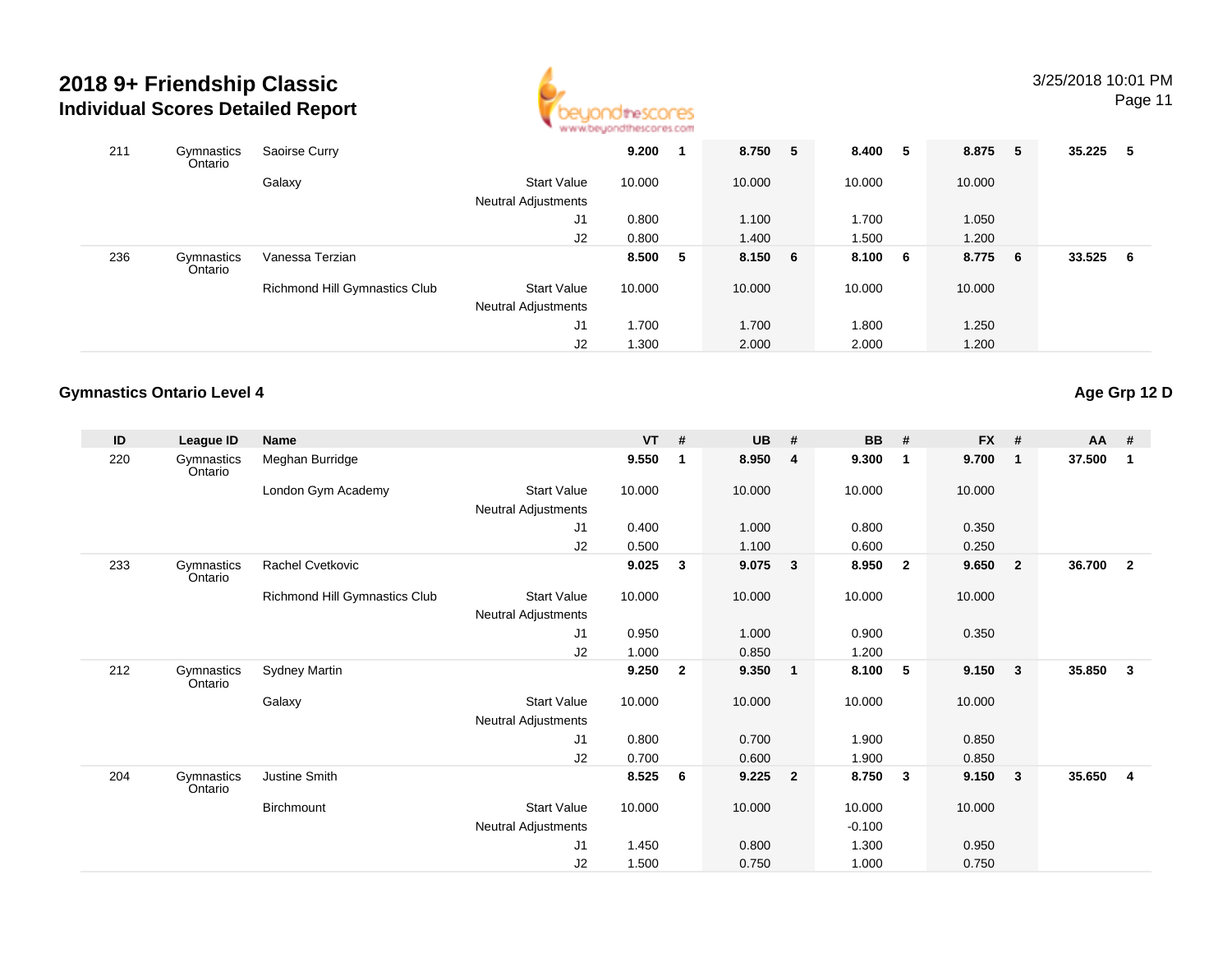

| 237 | Gymnastics<br>Ontario | <b>Emerson Gammone</b>              |                            | 9.000  | $\overline{\mathbf{4}}$ | 8.275   | 5 | 8.450    | 4   | 8.500 5 |                | 34.225 | - 5 |
|-----|-----------------------|-------------------------------------|----------------------------|--------|-------------------------|---------|---|----------|-----|---------|----------------|--------|-----|
|     |                       | Woodbridge Academy of<br>Gymnastics | <b>Start Value</b>         | 10.000 |                         | 10.000  |   | 10.000   |     | 10.000  |                |        |     |
|     |                       |                                     | Neutral Adjustments        |        |                         |         |   | $-0.100$ |     |         |                |        |     |
|     |                       |                                     | J <sub>1</sub>             | 1.100  |                         | 1.800   |   | 1.300    |     | 1.450   |                |        |     |
|     |                       |                                     | J2                         | 0.900  |                         | 1.650   |   | 1.600    |     | 1.550   |                |        |     |
| 227 | Gymnastics<br>Ontario | Megan Johnson                       |                            | 8.775  | 5                       | 8.150 6 |   | 7.850    | - 6 | 8.700   | $\overline{4}$ | 33.475 | - 6 |
|     |                       | <b>Pulsars Gymnastics Club</b>      | <b>Start Value</b>         | 10.000 |                         | 10.000  |   | 10.000   |     | 10.000  |                |        |     |
|     |                       |                                     | <b>Neutral Adjustments</b> |        |                         |         |   |          |     |         |                |        |     |
|     |                       |                                     | J <sub>1</sub>             | 1.250  |                         | 1.900   |   | 2.100    |     | 1.350   |                |        |     |
|     |                       |                                     | J2                         | 1.200  |                         | 1.800   |   | 2.200    |     | 1.250   |                |        |     |

### **Gymnastics Ontario Level 4**

**Age Grp 13 A**

| ID  | League ID             | <b>Name</b>                           |                            | <b>VT</b> | #           | UB     | #                       | BB     | #                       | <b>FX</b> | #              | $AA$ # |                |
|-----|-----------------------|---------------------------------------|----------------------------|-----------|-------------|--------|-------------------------|--------|-------------------------|-----------|----------------|--------|----------------|
| 225 | Gymnastics<br>Ontario | Grace Jenkins                         |                            | 9.350     | $\mathbf 1$ | 8.300  | - 5                     | 9.150  | $\overline{2}$          | 9.675     | $\mathbf{1}$   | 36.475 | $\mathbf{1}$   |
|     |                       | Hearts Gymnastics Club                | Start Value                | 10.000    |             | 10.000 |                         | 10.000 |                         | 10.000    |                |        |                |
|     |                       |                                       | Neutral Adjustments        |           |             |        |                         |        |                         |           |                |        |                |
|     |                       |                                       | J1                         | 0.700     |             | 1.700  |                         | 0.800  |                         | 0.400     |                |        |                |
|     |                       |                                       | J <sub>2</sub>             | 0.600     |             | 1.700  |                         | 0.900  |                         | 0.250     |                |        |                |
| 218 | Gymnastics<br>Ontario | Olivia VanBeek                        |                            | 9.000     | 4           | 9.150  | $\overline{\mathbf{1}}$ | 8.900  | -5                      | 9.350     | $\overline{2}$ | 36.400 | $\overline{2}$ |
|     |                       | <b>KSG Aurora</b>                     | Start Value                | 10.000    |             | 10.000 |                         | 10.000 |                         | 10.000    |                |        |                |
|     |                       |                                       | Neutral Adjustments        |           |             |        |                         |        |                         |           |                |        |                |
|     |                       |                                       | J1                         | 0.900     |             | 1.000  |                         | 1.200  |                         | 0.750     |                |        |                |
|     |                       |                                       | J2                         | 1.100     |             | 0.700  |                         | 1.000  |                         | 0.550     |                |        |                |
| 210 | Gymnastics<br>Ontario | Shae Acres                            |                            | 8.825     | 5           | 8.500  | $\overline{\mathbf{3}}$ | 9.400  | $\overline{\mathbf{1}}$ | 8.925     | 3              | 35.650 | $\mathbf{3}$   |
|     |                       | Dancemakers Gymnastics                | Start Value                | 10.000    |             | 10.000 |                         | 10.000 |                         | 10.000    |                |        |                |
|     |                       |                                       | Neutral Adjustments        |           |             |        |                         |        |                         |           |                |        |                |
|     |                       |                                       | J1                         | 1.100     |             | 1.400  |                         | 0.500  |                         | 1.150     |                |        |                |
|     |                       |                                       | J2                         | 1.250     |             | 1.600  |                         | 0.700  |                         | 1.000     |                |        |                |
| 232 | Gymnastics<br>Ontario | Martina Ferraro                       |                            | 9.100     | 3           | 8.475  | $\overline{4}$          | 8.975  | -3                      | 8.575     | 5              | 35.125 | $\overline{4}$ |
|     |                       | <b>Hamilton Wentworth Regionettes</b> | Start Value                | 10.000    |             | 10.000 |                         | 10.000 |                         | 10.000    |                |        |                |
|     |                       |                                       | <b>Neutral Adjustments</b> |           |             |        |                         |        |                         |           |                |        |                |
|     |                       |                                       | J <sub>1</sub>             | 0.900     |             | 1.550  |                         | 1.150  |                         | 1.400     |                |        |                |
|     |                       |                                       | J2                         | 0.900     |             | 1.500  |                         | 0.900  |                         | 1.450     |                |        |                |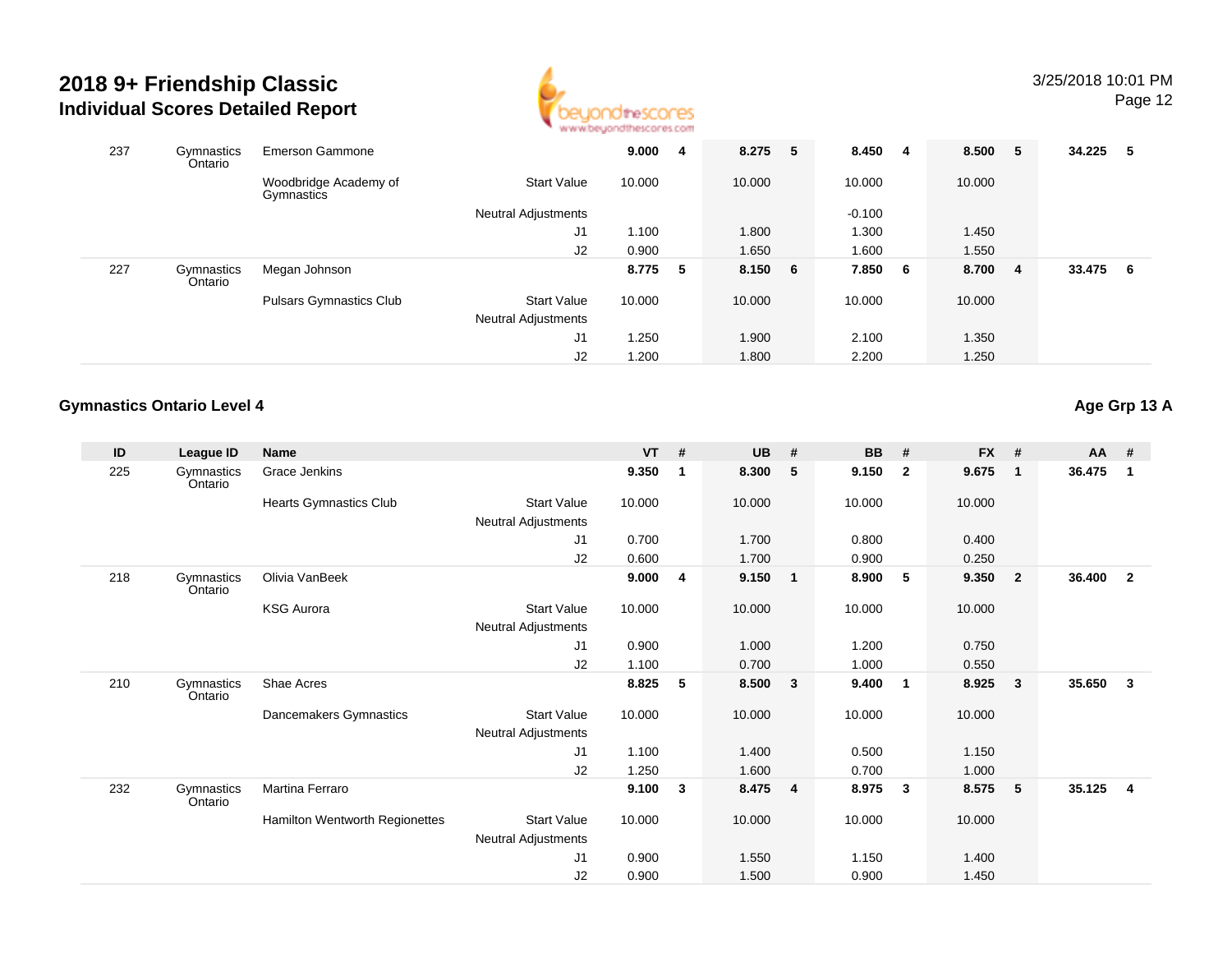

| 241 | Gymnastics<br>Ontario | Michela Mastromartino               |                            | 9.150  | $\overline{2}$ | 8.075 6 | 8.950    | 4 | 8.600  | $\overline{4}$  | 34.775 | - 5 |
|-----|-----------------------|-------------------------------------|----------------------------|--------|----------------|---------|----------|---|--------|-----------------|--------|-----|
|     |                       | Woodbridge Academy of<br>Gymnastics | <b>Start Value</b>         | 10.000 |                | 10.000  | 10.000   |   | 10.000 |                 |        |     |
|     |                       |                                     | <b>Neutral Adjustments</b> |        |                |         |          |   |        |                 |        |     |
|     |                       |                                     | J1                         | 1.000  |                | 1.850   | 1.200    |   | 1.450  |                 |        |     |
|     |                       |                                     | J2                         | 0.700  |                | 2.000   | 0.900    |   | 1.350  |                 |        |     |
| 205 | Gymnastics<br>Ontario | Elora Bell                          |                            | 8.700  | 6              | 8.575 2 | 8.225    | 6 | 6.650  | $6\overline{6}$ | 32.150 | 6   |
|     |                       | Birchmount                          | <b>Start Value</b>         | 10.000 |                | 10.000  | 10.000   |   | 10.000 |                 |        |     |
|     |                       |                                     | Neutral Adjustments        |        |                |         | $-0.100$ |   |        |                 |        |     |
|     |                       |                                     | J <sub>1</sub>             | 1.400  |                | 1.500   | 1.650    |   | 3.600  |                 |        |     |
|     |                       |                                     | J2                         | 1.200  |                | 1.350   | 1.700    |   | 3.100  |                 |        |     |

### **Gymnastics Ontario Level 4**

**Age Grp 13 B**

| ID  | League ID             | <b>Name</b>                         |                     | $VT$ # |                | <b>UB</b> | #              | <b>BB</b> | #                       | <b>FX</b> | #              | AA #   |              |
|-----|-----------------------|-------------------------------------|---------------------|--------|----------------|-----------|----------------|-----------|-------------------------|-----------|----------------|--------|--------------|
| 239 | Gymnastics<br>Ontario | Tiana Bancheri                      |                     | 9.700  | $\mathbf{1}$   | 9.475     | $\mathbf{1}$   | 8.725     | 4                       | 9.250     | $\overline{1}$ | 37.150 | 1            |
|     |                       | Woodbridge Academy of<br>Gymnastics | <b>Start Value</b>  | 10.000 |                | 10.000    |                | 10.000    |                         | 10.000    |                |        |              |
|     |                       |                                     | Neutral Adjustments |        |                |           |                | $-0.100$  |                         |           |                |        |              |
|     |                       |                                     | J <sub>1</sub>      | 0.300  |                | 0.400     |                | 1.250     |                         | 0.850     |                |        |              |
|     |                       |                                     | J2                  | 0.300  |                | 0.650     |                | 1.100     |                         | 0.650     |                |        |              |
| 216 | Gymnastics<br>Ontario | <b>Taylor Brisley</b>               |                     | 9.175  | $\overline{4}$ | 9.350     | $\overline{2}$ | 8.900     | $\overline{\mathbf{2}}$ | 9.225     | $\overline{2}$ | 36.650 | $\mathbf{2}$ |
|     |                       | <b>KSG Aurora</b>                   | <b>Start Value</b>  | 10.000 |                | 10.000    |                | 10.000    |                         | 10.000    |                |        |              |
|     |                       |                                     | Neutral Adjustments |        |                |           |                |           |                         |           |                |        |              |
|     |                       |                                     | J1                  | 0.850  |                | 0.700     |                | 1.100     |                         | 0.900     |                |        |              |
|     |                       |                                     | J2                  | 0.800  |                | 0.600     |                | 1.100     |                         | 0.650     |                |        |              |
| 242 | Gymnastics<br>Ontario | Isabella Gonzalez                   |                     | 9.425  | $\overline{2}$ | 8.700     | $\overline{4}$ | 8.725     | 4                       | 9.100     | $\mathbf{3}$   | 35.950 | 3            |
|     |                       | Woodbridge Academy of<br>Gymnastics | <b>Start Value</b>  | 10.000 |                | 10.000    |                | 10.000    |                         | 10.000    |                |        |              |
|     |                       |                                     | Neutral Adjustments |        |                |           |                |           |                         |           |                |        |              |
|     |                       |                                     | J1                  | 0.650  |                | 1.200     |                | 1.350     |                         | 0.950     |                |        |              |
|     |                       |                                     | J2                  | 0.500  |                | 1.400     |                | 1.200     |                         | 0.850     |                |        |              |
| 219 | Gymnastics<br>Ontario | Camryn Ponte                        |                     | 8.625  | 5              | 8.500     | 5 <sub>5</sub> | 8.850     | $\mathbf{3}$            | 8.850     | $\overline{4}$ | 34.825 | 4            |
|     |                       | <b>KSG Aurora</b>                   | <b>Start Value</b>  | 10.000 |                | 10.000    |                | 10.000    |                         | 10.000    |                |        |              |
|     |                       |                                     | Neutral Adjustments |        |                |           |                |           |                         |           |                |        |              |
|     |                       |                                     | J <sub>1</sub>      | 1.350  |                | 1.400     |                | 1.200     |                         | 1.250     |                |        |              |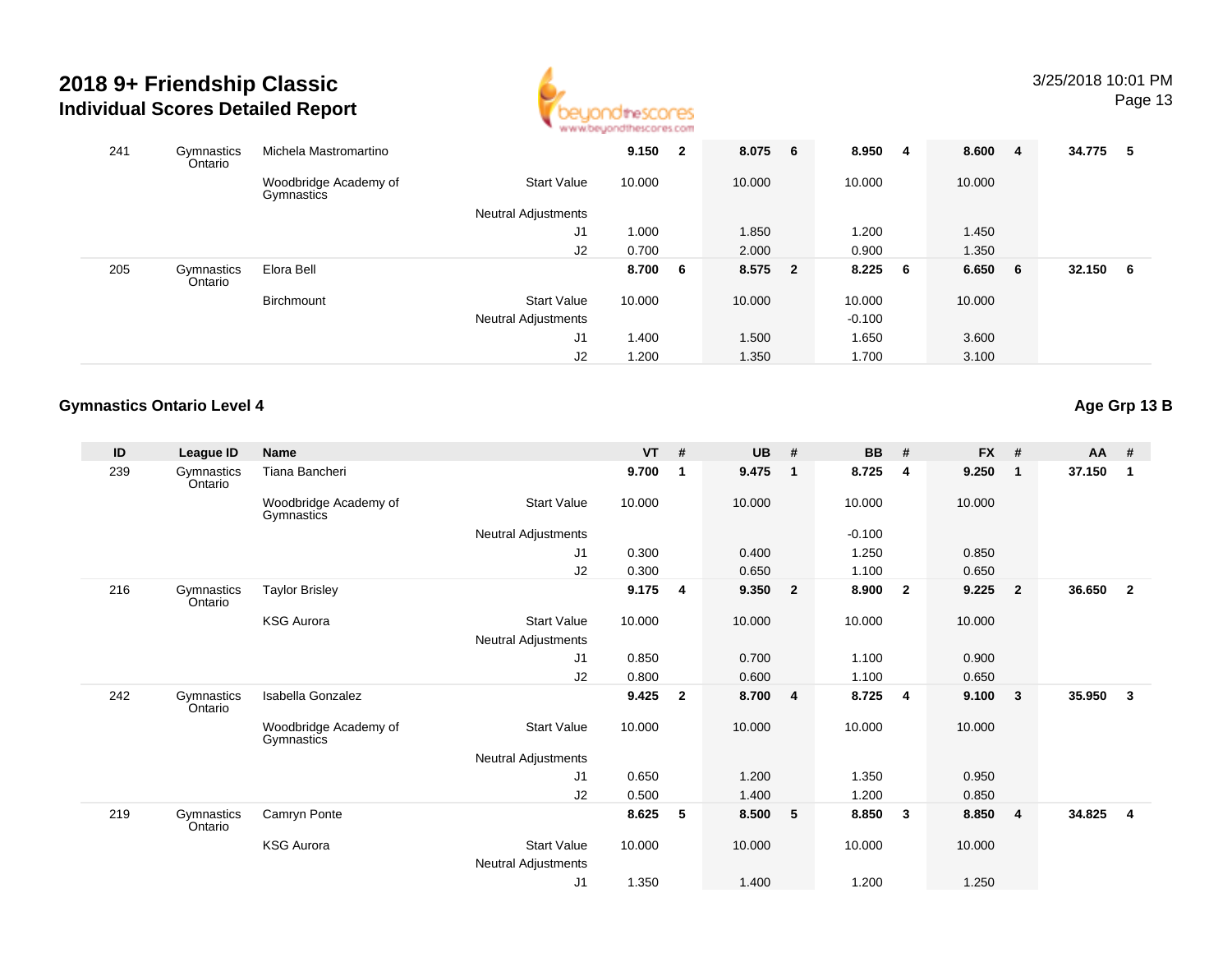

# 3/25/2018 10:01 PM

Page 14

|     |                       |              | J2                         | 1.400  | 1.600      | 1.100  | 1.050       |        |
|-----|-----------------------|--------------|----------------------------|--------|------------|--------|-------------|--------|
| 206 | Gymnastics<br>Ontario | Leyna Haardt |                            | 9.225  | 8.850<br>3 | 9.175  | 7.525<br>-5 | 34.775 |
|     |                       | Birchmount   | <b>Start Value</b>         | 10.000 | 10.000     | 10.000 | 10.000      |        |
|     |                       |              | <b>Neutral Adjustments</b> |        |            |        |             |        |
|     |                       |              | J1                         | 0.750  | 1.100      | 0.850  | 2.700       |        |
|     |                       |              | J2                         | 0.800  | 1.200      | 0.800  | 2.250       |        |

### **Gymnastics Ontario Level 4**

# **Age Grp 13 C**

| ID  | League ID             | <b>Name</b>                         |                            | <b>VT</b> | #              | <b>UB</b> | #                       | <b>BB</b> | #              | <b>FX</b> | #            | $AA$ # |                |
|-----|-----------------------|-------------------------------------|----------------------------|-----------|----------------|-----------|-------------------------|-----------|----------------|-----------|--------------|--------|----------------|
| 217 | Gymnastics<br>Ontario | <b>Hayley Watkins</b>               |                            | 8.975     | 4              | 8.900     | $\overline{\mathbf{1}}$ | 9.275     | $\overline{1}$ | 9.200     | $\mathbf{2}$ | 36.350 | $\mathbf 1$    |
|     |                       | <b>KSG Aurora</b>                   | <b>Start Value</b>         | 10.000    |                | 10.000    |                         | 10.000    |                | 10.000    |              |        |                |
|     |                       |                                     | <b>Neutral Adjustments</b> |           |                |           |                         |           |                |           |              |        |                |
|     |                       |                                     | J1                         | 1.050     |                | 1.100     |                         | 0.650     |                | 0.850     |              |        |                |
|     |                       |                                     | J2                         | 1.000     |                | 1.100     |                         | 0.800     |                | 0.750     |              |        |                |
| 221 | Gymnastics<br>Ontario | Larissa Birtch                      |                            | 8.700     | 6              | 8.825     | $\overline{\mathbf{2}}$ | 8.625     | 3              | 9.350     | $\mathbf{1}$ | 35.500 | $\overline{2}$ |
|     |                       | London Gym Academy                  | <b>Start Value</b>         | 10.000    |                | 10.000    |                         | 10.000    |                | 10.000    |              |        |                |
|     |                       |                                     | <b>Neutral Adjustments</b> |           |                |           |                         |           |                |           |              |        |                |
|     |                       |                                     | J1                         | 1.300     |                | 1.300     |                         | 1.450     |                | 0.750     |              |        |                |
|     |                       |                                     | J2                         | 1.300     |                | 1.050     |                         | 1.300     |                | 0.550     |              |        |                |
| 243 | Gymnastics<br>Ontario | Isabella Bruno                      |                            | 9.350     | $\mathbf{1}$   | 8.350     | $\overline{4}$          | 8.400     | $\overline{4}$ | 8.500     | 6            | 34.600 | 3              |
|     |                       | Woodbridge Academy of<br>Gymnastics | <b>Start Value</b>         | 10.000    |                | 10.000    |                         | 10.000    |                | 10.000    |              |        |                |
|     |                       |                                     | <b>Neutral Adjustments</b> |           |                |           |                         |           |                |           |              |        |                |
|     |                       |                                     | J1                         | 0.700     |                | 1.600     |                         | 1.650     |                | 1.650     |              |        |                |
|     |                       |                                     | J2                         | 0.600     |                | 1.700     |                         | 1.550     |                | 1.350     |              |        |                |
| 209 | Gymnastics<br>Ontario | Payton Weppler                      |                            | 9.075     | 3              | 7.300     | 6                       | 9.175     | $\overline{2}$ | 8.750     | 5            | 34.300 | 4              |
|     |                       | Dancemakers Gymnastics              | <b>Start Value</b>         | 10.000    |                | 10.000    |                         | 10.000    |                | 10.000    |              |        |                |
|     |                       |                                     | <b>Neutral Adjustments</b> |           |                |           |                         |           |                |           |              |        |                |
|     |                       |                                     | J1                         | 1.000     |                | 2.800     |                         | 0.900     |                | 1.150     |              |        |                |
|     |                       |                                     | J2                         | 0.850     |                | 2.600     |                         | 0.750     |                | 1.350     |              |        |                |
| 229 | Gymnastics<br>Ontario | Zoie Stein                          |                            | 9.225     | $\overline{2}$ | 8.450     | $\overline{\mathbf{3}}$ | 7.500     | 6              | 9.100     | 3            | 34.275 | 5              |
|     |                       | <b>Pulsars Gymnastics Club</b>      | <b>Start Value</b>         | 10.000    |                | 10.000    |                         | 10.000    |                | 10.000    |              |        |                |
|     |                       |                                     | <b>Neutral Adjustments</b> |           |                | $-0.200$  |                         | $-0.200$  |                |           |              |        |                |
|     |                       |                                     | J1                         | 0.700     |                | 1.300     |                         | 2.300     |                | 1.000     |              |        |                |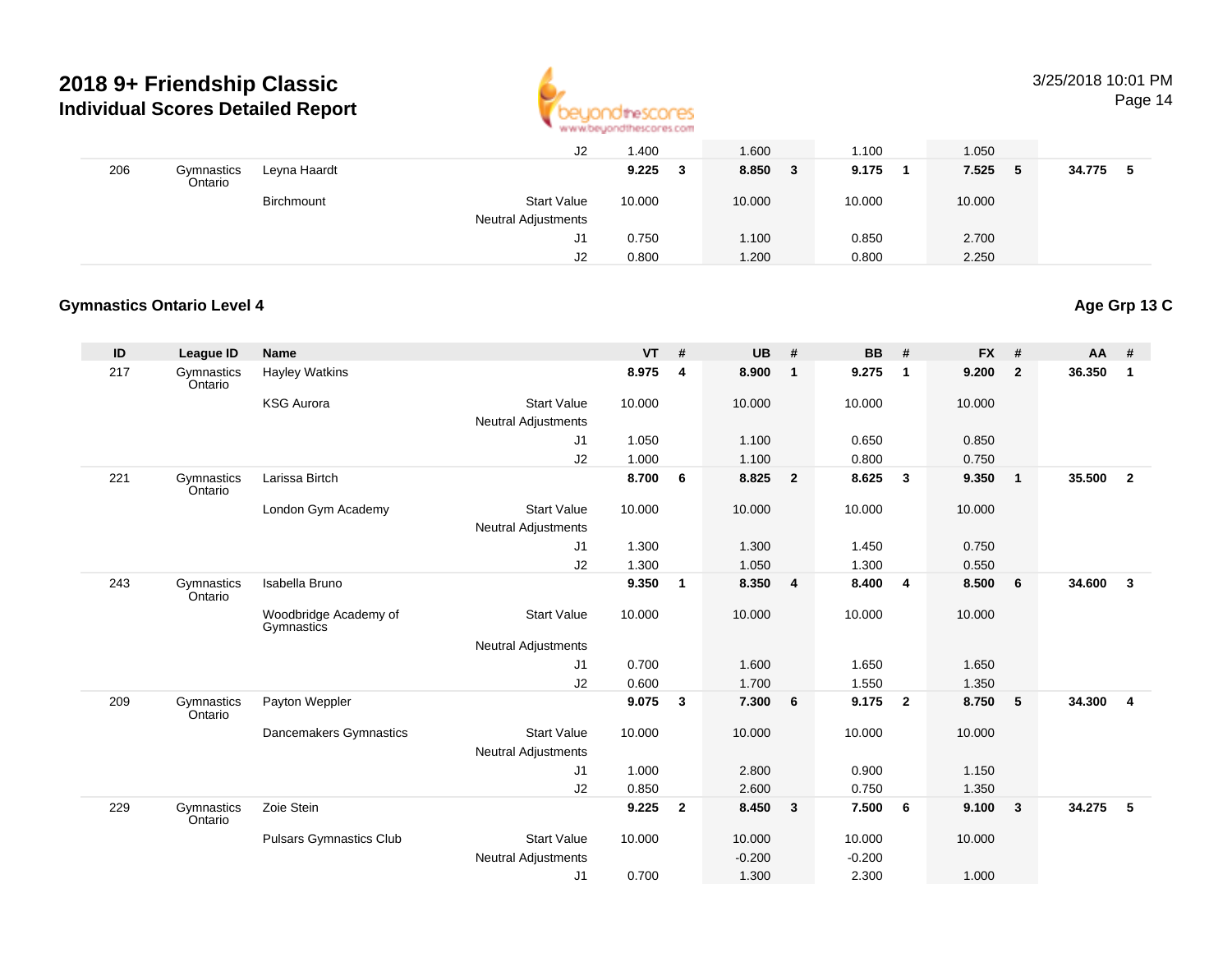

# 3/25/2018 10:01 PM

Page 15

|     |                       |                                     | J2                         | 0.850  | 1.400      | 2.300      | 0.800                   |              |
|-----|-----------------------|-------------------------------------|----------------------------|--------|------------|------------|-------------------------|--------------|
| 240 | Gymnastics<br>Ontario | Teah Zeppieri                       |                            | 8.900  | 7.900<br>5 | 8.300<br>5 | 8.775<br>$\blacksquare$ | 33.875<br>-6 |
|     |                       | Woodbridge Academy of<br>Gymnastics | <b>Start Value</b>         | 10.000 | 10.000     | 10.000     | 10.000                  |              |
|     |                       |                                     | <b>Neutral Adjustments</b> |        |            |            |                         |              |
|     |                       |                                     | J1                         | 1.100  | 2.000      | .600       | 1.350                   |              |
|     |                       |                                     | J2                         | 1.100  | 2.200      | 1.800      | 1.100                   |              |

#### **Gymnastics Ontario Level 4**

#### **ID League ID Name VT # UB # BB # FX # AA #** 318 Gymnastics OntarioHalle Dudley **9.075 <sup>4</sup> 9.400 <sup>1</sup> 9.325 <sup>2</sup> 9.675 <sup>1</sup> 37.475 <sup>1</sup>** Hearts Gymnastics Club Start Value 10.000 10.000 10.000 10.000 Neutral Adjustments J1 0.850 0.600 0.650 0.350 J2 1.000 0.600 0.700 0.300 301 Gymnastics OntarioKaitlyn Haardt **9.475 <sup>1</sup> 9.325 <sup>2</sup> 9.450 <sup>1</sup> 7.425 <sup>5</sup> 35.675 <sup>2</sup> Birchmount**  Start Valuee 10.000 10.000 10.000 10.000 Neutral Adjustments J1 0.550 0.600 0.600 2.700 J2 0.500 0.750 0.500 2.450 313**Gymnastics** OntarioCaitlin Davidson **9.425 <sup>2</sup> 8.150 <sup>5</sup> 8.275 <sup>4</sup> 9.600 <sup>2</sup> 35.450 <sup>3</sup>** Grand River Gymmies Start Valuee 10.000 10.000 10.000 10.000 Neutral Adjustments J1 0.550 1.700 1.750 0.450 J2 0.600 2.000 1.700 0.350 328**Gymnastics** OntarioChristina Forlingeri **9.100 <sup>3</sup> 8.900 <sup>3</sup> 7.925 <sup>6</sup> 8.475 <sup>4</sup> 34.400 <sup>4</sup>** Woodbridge Academy of**Gymnastics** Start Valuee 10.000 10.000 10.000 10.000 Neutral Adjustments $-0.100$ 1.850 J1 1.000 1.000 1.850 1.450 J2 0.800 1.200 2.100 1.600 324**Gymnastics** OntarioRuby Benrubi-Morris **9.025 <sup>5</sup> 8.600 <sup>4</sup> 8.100 <sup>5</sup> 8.650 <sup>3</sup> 34.375 <sup>5</sup>** Tornados Gymnastics Start Valuee 10.000 10.000 10.000 10.000 Neutral Adjustments J10.950 1.300 2.000 1.500

# **Age Grp 14 A**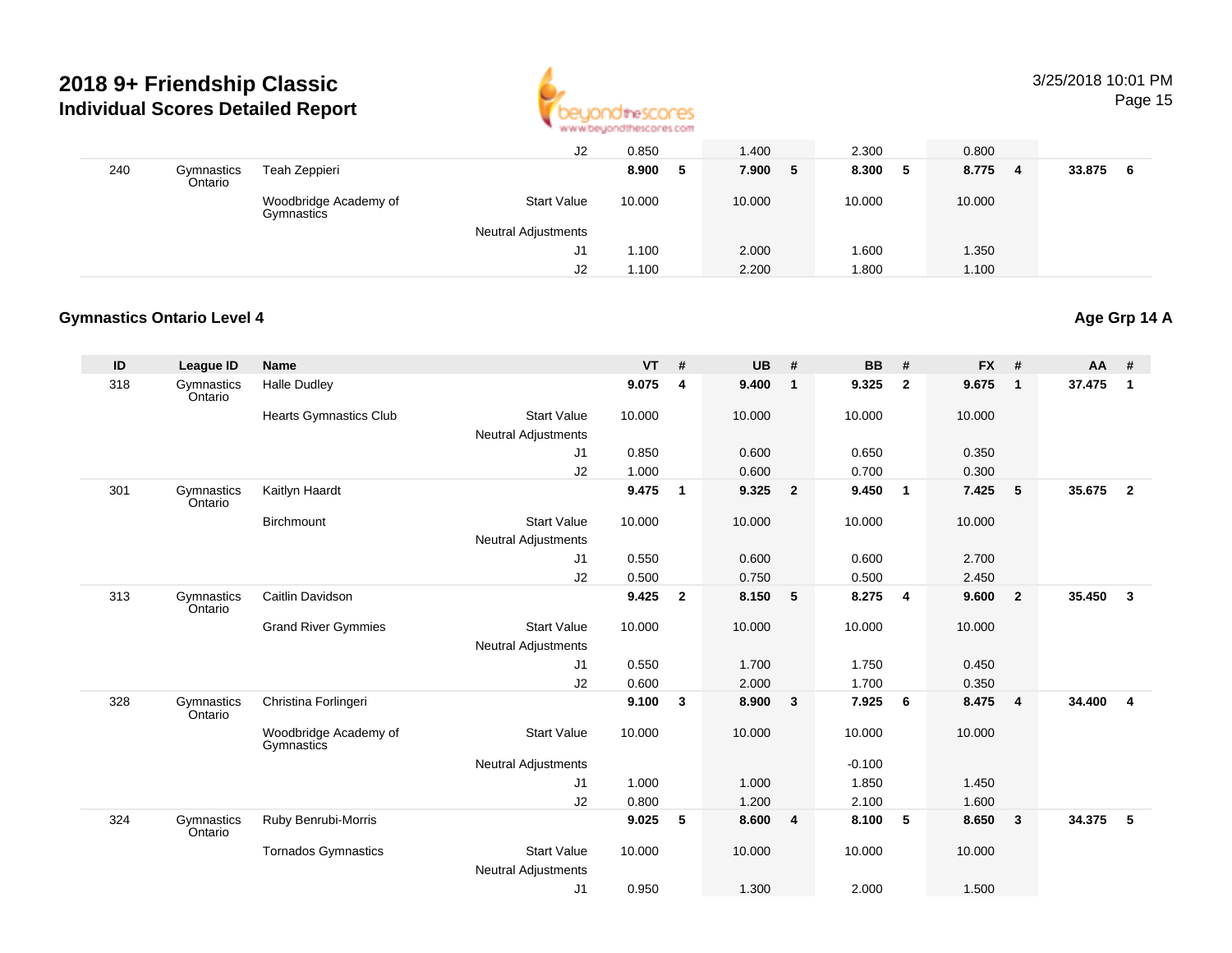

# 3/25/2018 10:01 PM

Page 16

|     |                       |                        | J2                  | 1.000      | 1.500      | .800   | 1.200        |        |
|-----|-----------------------|------------------------|---------------------|------------|------------|--------|--------------|--------|
| 307 | Gymnastics<br>Ontario | Mya Lister             |                     | 8.450<br>6 | 8.600<br>4 | 8.400  | 6.850<br>- 6 | 32.300 |
|     |                       | Dancemakers Gymnastics | <b>Start Value</b>  | 10.000     | 10.000     | 10.000 | 10.000       |        |
|     |                       |                        | Neutral Adjustments |            |            |        |              |        |
|     |                       |                        | J1                  | 1.500      | 1.300      | .600   | 3.050        |        |
|     |                       |                        | J <sub>2</sub>      | 1.600      | 1.500      | 1.600  | 3.250        |        |

### **Gymnastics Ontario Level 4**

## **Age Grp 14 B**

| ID  | <b>League ID</b>      | <b>Name</b>                         |                            | <b>VT</b> | #            | <b>UB</b> | #                       | BB     | #                       | <b>FX</b> | #              | AA     | #              |
|-----|-----------------------|-------------------------------------|----------------------------|-----------|--------------|-----------|-------------------------|--------|-------------------------|-----------|----------------|--------|----------------|
| 302 | Gymnastics<br>Ontario | Bianca Barsan                       |                            | 9.550     | $\mathbf{1}$ | 9.350     | $\overline{1}$          | 9.400  | $\overline{1}$          | 9.350     | $\mathbf{1}$   | 37.650 | $\mathbf{1}$   |
|     |                       | Birchmount                          | <b>Start Value</b>         | 10.000    |              | 10.000    |                         | 10.000 |                         | 10.000    |                |        |                |
|     |                       |                                     | <b>Neutral Adjustments</b> |           |              |           |                         |        |                         |           |                |        |                |
|     |                       |                                     | J1                         | 0.400     |              | 0.700     |                         | 0.600  |                         | 0.800     |                |        |                |
|     |                       |                                     | J2                         | 0.500     |              | 0.600     |                         | 0.600  |                         | 0.500     |                |        |                |
| 329 | Gymnastics<br>Ontario | Daniella Santos                     |                            | 9.125     | 4            | 8.675     | $\overline{\mathbf{2}}$ | 8.425  | - 6                     | 9.250     | $\overline{2}$ | 35.475 | $\overline{2}$ |
|     |                       | Woodbridge Academy of<br>Gymnastics | <b>Start Value</b>         | 10.000    |              | 10.000    |                         | 10.000 |                         | 10.000    |                |        |                |
|     |                       |                                     | <b>Neutral Adjustments</b> |           |              |           |                         |        |                         |           |                |        |                |
|     |                       |                                     | J1                         | 0.900     |              | 1.300     |                         | 1.450  |                         | 0.700     |                |        |                |
|     |                       |                                     | J2                         | 0.850     |              | 1.350     |                         | 1.700  |                         | 0.800     |                |        |                |
| 314 | Gymnastics<br>Ontario | Gabriella D'Alessandro              |                            | 9.225     | $\mathbf{3}$ | 8.225     | $\overline{4}$          | 9.250  | $\overline{\mathbf{2}}$ | 8.600     | $\overline{4}$ | 35.300 | $\mathbf{3}$   |
|     |                       | <b>KSG Aurora</b>                   | <b>Start Value</b>         | 10.000    |              | 10.000    |                         | 10.000 |                         | 10.000    |                |        |                |
|     |                       |                                     | <b>Neutral Adjustments</b> |           |              |           |                         |        |                         |           |                |        |                |
|     |                       |                                     | J1                         | 0.750     |              | 1.900     |                         | 0.700  |                         | 1.300     |                |        |                |
|     |                       |                                     | J2                         | 0.800     |              | 1.650     |                         | 0.800  |                         | 1.500     |                |        |                |
| 308 | Gymnastics<br>Ontario | Kyla Craven                         |                            | 9.400     | $\mathbf{2}$ | 8.100     | $-5$                    | 8.750  | -5                      | 8.800     | 3              | 35.050 | $\overline{4}$ |
|     |                       | Dancemakers Gymnastics              | <b>Start Value</b>         | 10.000    |              | 10.000    |                         | 10.000 |                         | 10.000    |                |        |                |
|     |                       |                                     | <b>Neutral Adjustments</b> |           |              |           |                         |        |                         |           |                |        |                |
|     |                       |                                     | J1                         | 0.600     |              | 1.800     |                         | 1.300  |                         | 1.100     |                |        |                |
|     |                       |                                     | J <sub>2</sub>             | 0.600     |              | 2.000     |                         | 1.200  |                         | 1.300     |                |        |                |
| 325 | Gymnastics<br>Ontario | Jennifer Wilkins                    |                            | 9.000     | 5            | 8.650     | $\overline{\mathbf{3}}$ | 8.875  | $\overline{\mathbf{3}}$ | 8.300     | 5              | 34.825 | 5              |
|     |                       | <b>Tornados Gymnastics</b>          | <b>Start Value</b>         | 10.000    |              | 10.000    |                         | 10.000 |                         | 10.000    |                |        |                |
|     |                       |                                     | <b>Neutral Adjustments</b> |           |              |           |                         |        |                         |           |                |        |                |
|     |                       |                                     | J <sub>1</sub>             | 1.000     |              | 1.200     |                         | 1.100  |                         | 1.850     |                |        |                |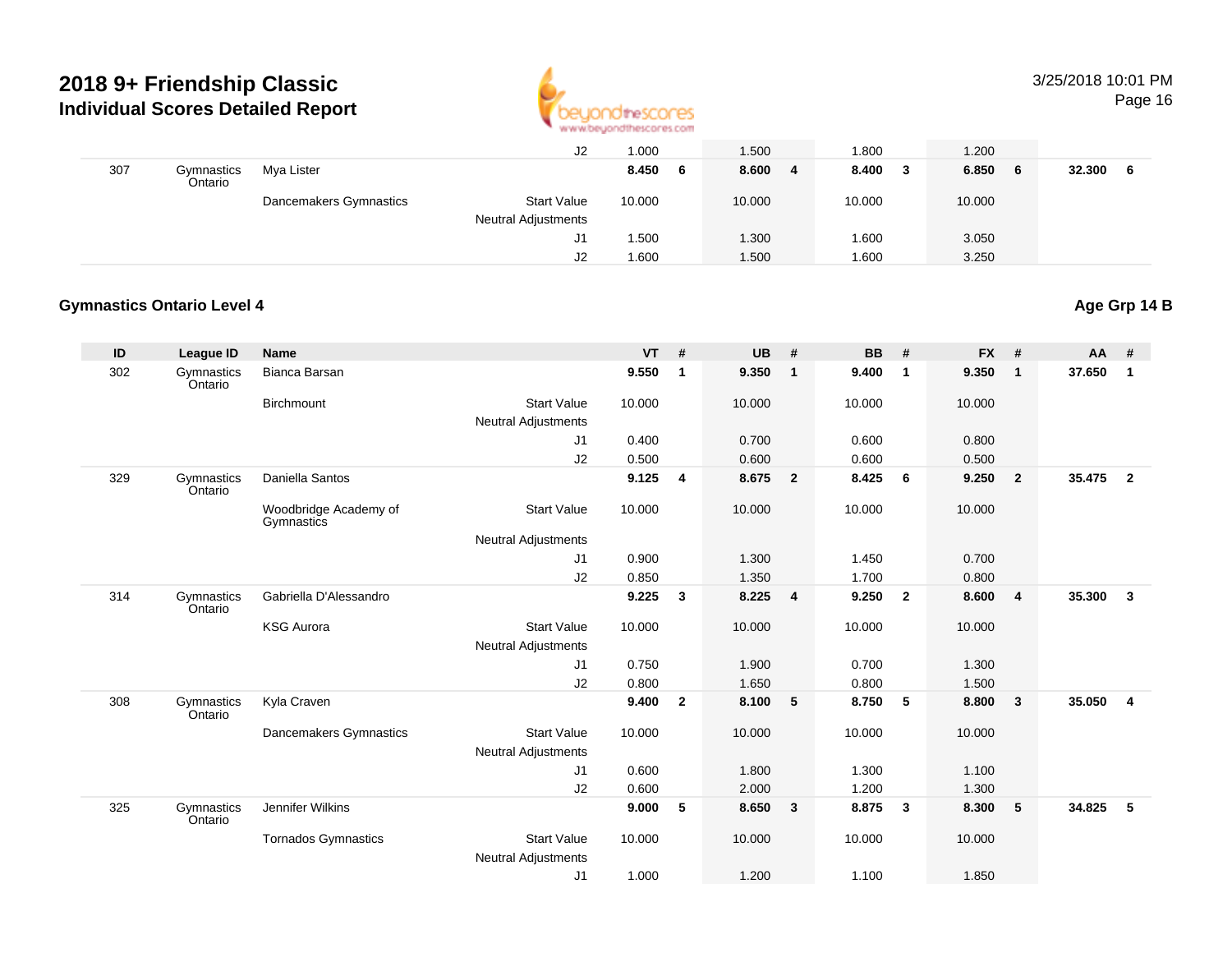

# 3/25/2018 10:01 PM

Page 17

|     |                       |                                | J2                                               | 1.000       | 1.500      | 1.150       | 1.550        |        |
|-----|-----------------------|--------------------------------|--------------------------------------------------|-------------|------------|-------------|--------------|--------|
| 319 | Gymnastics<br>Ontario | Meaghan Brown                  |                                                  | 8.875<br>-6 | 8.100<br>5 | 8.850<br>-4 | 8.150<br>- 6 | 33.975 |
|     |                       | <b>Pulsars Gymnastics Club</b> | <b>Start Value</b><br><b>Neutral Adjustments</b> | 10.000      | 10.000     | 10.000      | 10.000       |        |
|     |                       |                                | J1                                               | 1.150       | 1.800      | 1.150       | 1.750        |        |
|     |                       |                                | J2                                               | 1.100       | 2.000      | 1.150       | 1.950        |        |

### **Gymnastics Ontario Level 4**

### **Age Grp 14 C**

| ID  | <b>League ID</b>      | <b>Name</b>                         |                            | <b>VT</b> | #            | <b>UB</b> | #                       | <b>BB</b> | #                       | <b>FX</b> | #              | AA     | #            |
|-----|-----------------------|-------------------------------------|----------------------------|-----------|--------------|-----------|-------------------------|-----------|-------------------------|-----------|----------------|--------|--------------|
| 315 | Gymnastics<br>Ontario | Mackenzie Latimer                   |                            | 9.275     | $\mathbf{1}$ | 8.850     | $\overline{\mathbf{4}}$ | 8.950     | $\mathbf{1}$            | 9.300     | $\mathbf{1}$   | 36.375 | $\mathbf{1}$ |
|     |                       | London Gym Academy                  | <b>Start Value</b>         | 10.000    |              | 10.000    |                         | 10.000    |                         | 10.000    |                |        |              |
|     |                       |                                     | <b>Neutral Adjustments</b> |           |              |           |                         |           |                         |           |                |        |              |
|     |                       |                                     | J1                         | 0.750     |              | 1.100     |                         | 1.200     |                         | 0.800     |                |        |              |
|     |                       |                                     | J2                         | 0.700     |              | 1.200     |                         | 0.900     |                         | 0.600     |                |        |              |
| 330 | Gymnastics<br>Ontario | Joanna Hendy                        |                            | 9.100     | $\mathbf{2}$ | 9.050     | $\overline{\mathbf{3}}$ | 8.675     | $\overline{\mathbf{2}}$ | 8.850     | 4              | 35.675 | $\mathbf{2}$ |
|     |                       | Woodbridge Academy of<br>Gymnastics | <b>Start Value</b>         | 10.000    |              | 10.000    |                         | 10.000    |                         | 10.000    |                |        |              |
|     |                       |                                     | <b>Neutral Adjustments</b> |           |              |           |                         | $-0.100$  |                         |           |                |        |              |
|     |                       |                                     | J <sub>1</sub>             | 1.000     |              | 1.000     |                         | 1.250     |                         | 1.150     |                |        |              |
|     |                       |                                     | J2                         | 0.800     |              | 0.900     |                         | 1.200     |                         | 1.150     |                |        |              |
| 303 | Gymnastics<br>Ontario | Cassidy Smith                       |                            | 8.900     | 3            | 9.300     | $\overline{\mathbf{2}}$ | 8.275     | 6                       | 9.100     | $\overline{2}$ | 35.575 | 3            |
|     |                       | Cayuga Gymnastics Club              | <b>Start Value</b>         | 10.000    |              | 10.000    |                         | 10.000    |                         | 10.000    |                |        |              |
|     |                       |                                     | <b>Neutral Adjustments</b> |           |              |           |                         |           |                         |           |                |        |              |
|     |                       |                                     | J1                         | 1.000     |              | 0.700     |                         | 1.650     |                         | 1.000     |                |        |              |
|     |                       |                                     | J2                         | 1.200     |              | 0.700     |                         | 1.800     |                         | 0.800     |                |        |              |
| 309 | Gymnastics<br>Ontario | Mia Tullio                          |                            | 8.850     | 4            | 9.350     | $\blacksquare$          | 8.375     | $\overline{\mathbf{4}}$ | 8.750     | 5              | 35.325 | 4            |
|     |                       | Dancemakers Gymnastics              | <b>Start Value</b>         | 10.000    |              | 10.000    |                         | 10.000    |                         | 10.000    |                |        |              |
|     |                       |                                     | <b>Neutral Adjustments</b> |           |              |           |                         |           |                         |           |                |        |              |
|     |                       |                                     | J <sub>1</sub>             | 1.200     |              | 0.700     |                         | 1.550     |                         | 1.250     |                |        |              |
|     |                       |                                     | J2                         | 1.100     |              | 0.600     |                         | 1.700     |                         |           |                |        |              |
| 320 | Gymnastics<br>Ontario | Maliha Shrestha                     |                            | 8.800     | 5            | 8.425     | - 6                     | 8.450     | $\mathbf{3}$            | 8.900     | 3              | 34.575 | 5            |
|     |                       | <b>Pulsars Gymnastics Club</b>      | <b>Start Value</b>         | 10.000    |              | 10.000    |                         | 10.000    |                         | 10.000    |                |        |              |
|     |                       |                                     | <b>Neutral Adjustments</b> |           |              |           |                         |           |                         |           |                |        |              |
|     |                       |                                     | J <sub>1</sub>             | 1.100     |              | 1.600     |                         | 1.600     |                         | 1.200     |                |        |              |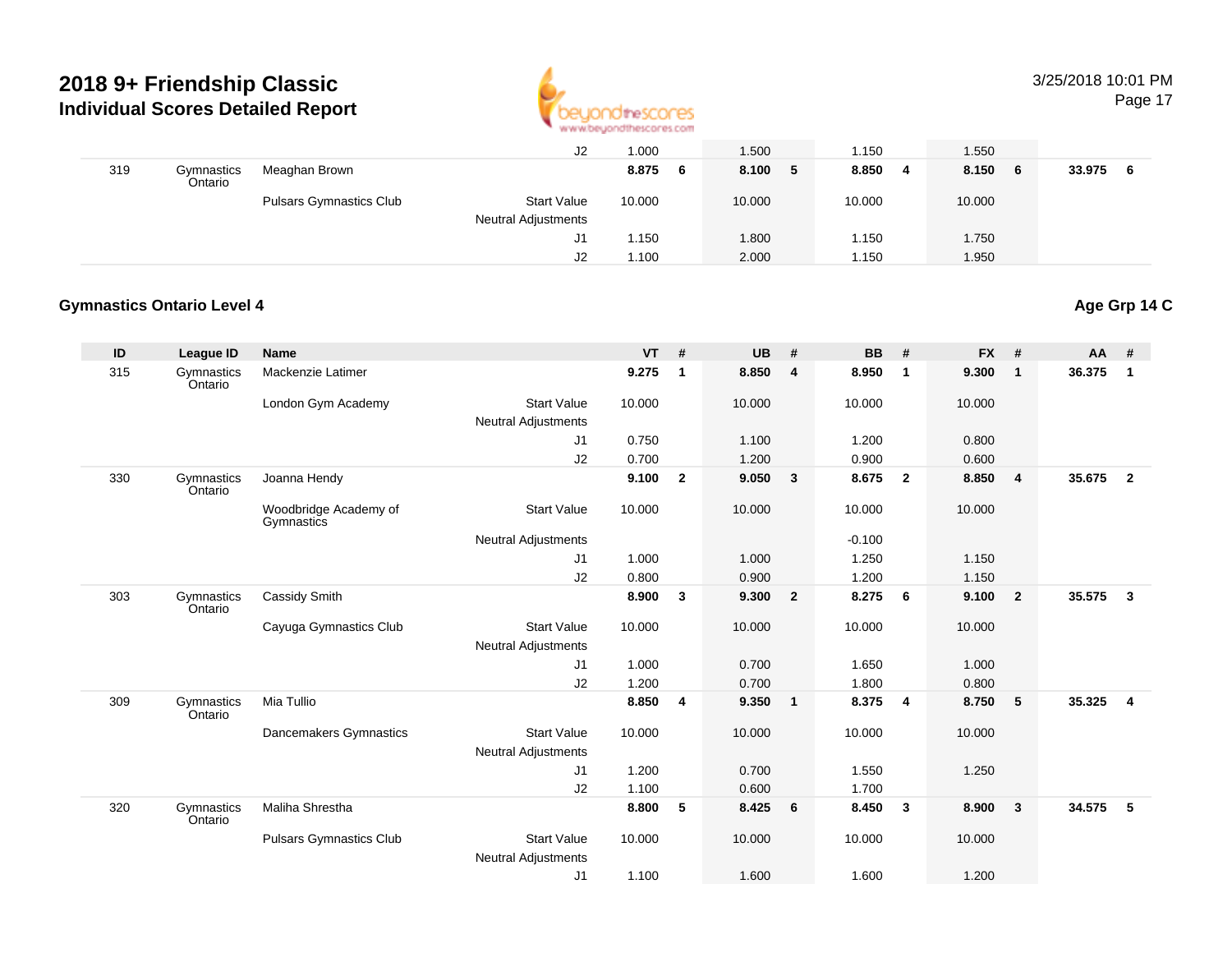

# 3/25/2018 10:01 PM

Page 18

|     |                       |                                     | J2                         | .300       | 1.550      | .500       | 1.000   |              |
|-----|-----------------------|-------------------------------------|----------------------------|------------|------------|------------|---------|--------------|
| 326 | Gymnastics<br>Ontario | Liana Debartolo                     |                            | 8.775<br>6 | 8.450<br>5 | 8.300<br>5 | 8.725 6 | 34.250<br>-6 |
|     |                       | Woodbridge Academy of<br>Gymnastics | <b>Start Value</b>         | 10.000     | 10.000     | 10.000     | 10.000  |              |
|     |                       |                                     | <b>Neutral Adjustments</b> |            |            |            |         |              |
|     |                       |                                     | J1                         | .200       | 1.500      | 1.700      | 1.200   |              |
|     |                       |                                     | J2                         | .250       | 1.600      | 1.700      | 1.350   |              |

#### **Gymnastics Ontario Level 4Age Grp 14 D**

| ID  | League ID             | <b>Name</b>                         |                            | <b>VT</b> | #              | <b>UB</b> | #                       | <b>BB</b> | #              | <b>FX</b> | #              | <b>AA</b> | #              |
|-----|-----------------------|-------------------------------------|----------------------------|-----------|----------------|-----------|-------------------------|-----------|----------------|-----------|----------------|-----------|----------------|
| 327 | Gymnastics<br>Ontario | Julianna DeBraga                    |                            | 9.500     | 1              | 8.650     | $\mathbf{3}$            | 9.000     | 3              | 9.300     | $\mathbf{1}$   | 36.450    | $\mathbf{1}$   |
|     |                       | Woodbridge Academy of<br>Gymnastics | <b>Start Value</b>         | 10.000    |                | 10.000    |                         | 10.000    |                | 10.000    |                |           |                |
|     |                       |                                     | <b>Neutral Adjustments</b> |           |                |           |                         |           |                |           |                |           |                |
|     |                       |                                     | J1                         | 0.550     |                | 1.400     |                         | 1.000     |                | 0.750     |                |           |                |
|     |                       |                                     | J2                         | 0.450     |                | 1.300     |                         | 1.000     |                | 0.650     |                |           |                |
| 312 | Gymnastics<br>Ontario | Amber Cruickshank                   |                            | 8.850     | 4              | 8.750     | $\overline{\mathbf{2}}$ | 9.200     | $\overline{1}$ | 9.200     | $\overline{2}$ | 36.000    | $\overline{2}$ |
|     |                       | <b>Grand River Gymmies</b>          | <b>Start Value</b>         | 10.000    |                | 10.000    |                         | 10.000    |                | 10.000    |                |           |                |
|     |                       |                                     | <b>Neutral Adjustments</b> |           |                |           |                         |           |                |           |                |           |                |
|     |                       |                                     | J <sub>1</sub>             | 1.100     |                | 1.400     |                         | 0.700     |                | 0.950     |                |           |                |
|     |                       |                                     | J2                         | 1.200     |                | 1.100     |                         | 0.900     |                | 0.650     |                |           |                |
| 316 | Gymnastics<br>Ontario | Leann Nachar                        |                            | 8.900     | 3              | 9.075     | $\overline{1}$          | 8.900     | $\overline{4}$ | 8.750     | $\overline{4}$ | 35.625    | $\mathbf{3}$   |
|     |                       | London Gym Academy                  | <b>Start Value</b>         | 10.000    |                | 10.000    |                         | 10.000    |                | 10.000    |                |           |                |
|     |                       |                                     | <b>Neutral Adjustments</b> |           |                |           |                         |           |                |           |                |           |                |
|     |                       |                                     | J1                         | 1.000     |                | 1.000     |                         | 1.200     |                | 1.250     |                |           |                |
|     |                       |                                     | J2                         | 1.200     |                | 0.850     |                         | 1.000     |                | 1.250     |                |           |                |
| 321 | Gymnastics<br>Ontario | Nicole Da Costa                     |                            | 8.950     | $\overline{2}$ | 8.100     | - 5                     | 8.800     | 5              | 9.050     | 3              | 34.900    | $\overline{4}$ |
|     |                       | <b>Pulsars Gymnastics Club</b>      | <b>Start Value</b>         | 10.000    |                | 10.000    |                         | 10.000    |                | 10.000    |                |           |                |
|     |                       |                                     | <b>Neutral Adjustments</b> |           |                |           |                         |           |                |           |                |           |                |
|     |                       |                                     | J1                         | 1.000     |                | 1.800     |                         | 1.200     |                | 0.950     |                |           |                |
|     |                       |                                     | J2                         | 1.100     |                | 2.000     |                         | 1.200     |                | 0.950     |                |           |                |
| 331 | Gymnastics<br>Ontario | Kristin Hrosinkov                   |                            | 8.500     | 5              | 8.050     | 6                       | 8.175     | - 6            | 8.150     | 5              | 32.875    | 5              |
|     |                       | Woodbridge Academy of<br>Gymnastics | <b>Start Value</b>         | 10.000    |                | 10.000    |                         | 10.000    |                | 10.000    |                |           |                |
|     |                       |                                     | <b>Neutral Adjustments</b> |           |                |           |                         | $-0.100$  |                |           |                |           |                |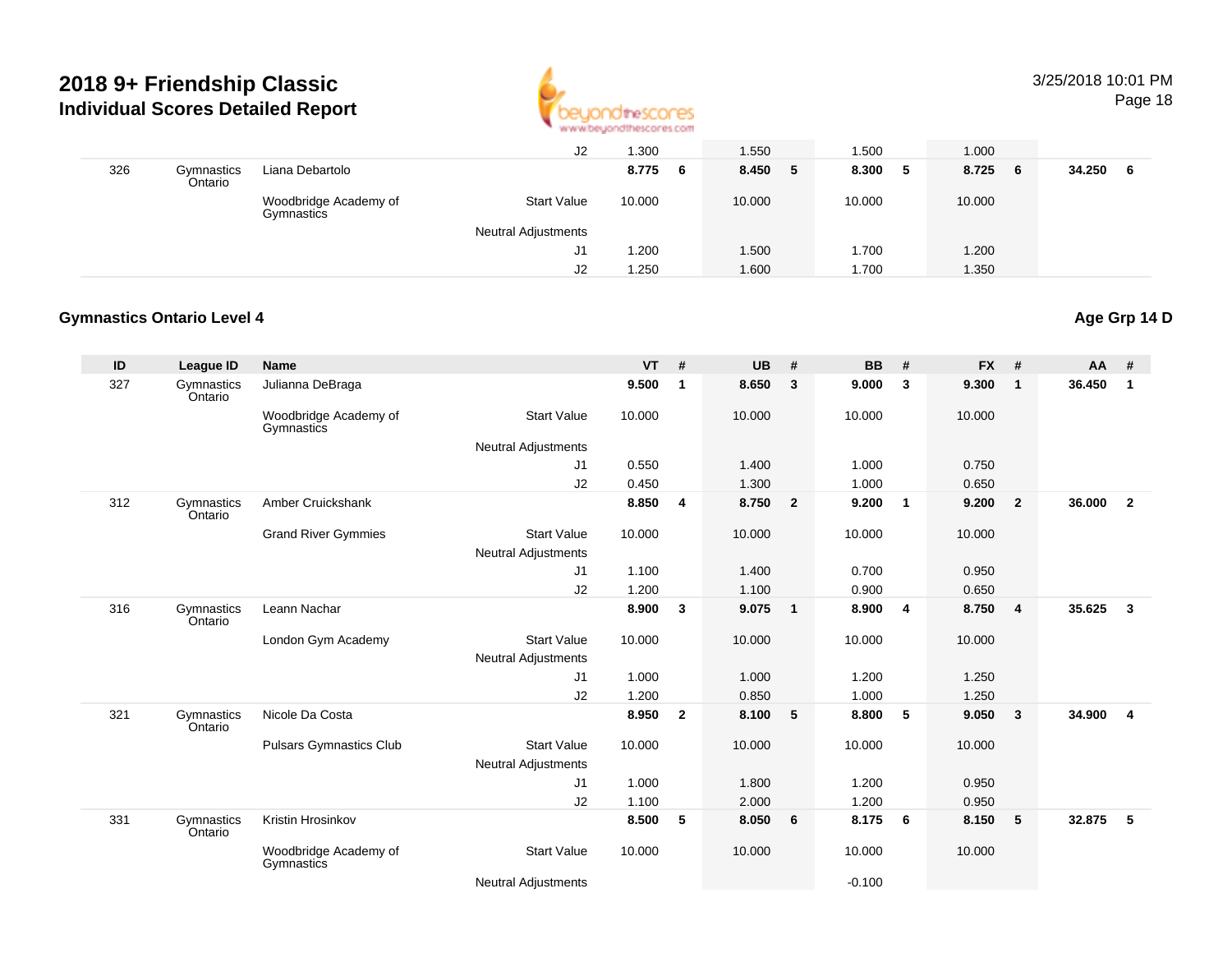

# 3/25/2018 10:01 PM

Page 19

|     |                       |                        | J1<br>J2                                         | 1.600<br>1.400 | 1.900<br>2.000 | 1.850<br>1.600        | 1.700<br>2.000 |               |
|-----|-----------------------|------------------------|--------------------------------------------------|----------------|----------------|-----------------------|----------------|---------------|
| 306 | Gymnastics<br>Ontario | Claire Carscadden      |                                                  | 8.200<br>6     | 8.625<br>-4    | 9.075<br>$\mathbf{2}$ | 6.575<br>- 6   | 32.475<br>- 6 |
|     |                       | Dancemakers Gymnastics | <b>Start Value</b><br><b>Neutral Adjustments</b> | 10.000         | 10.000         | 10.000<br>$-0.100$    | 10.000         |               |
|     |                       |                        | J1                                               | 1.900          | 1.500          | 0.850                 | 3.500          |               |
|     |                       |                        | J2                                               | 1.700          | 1.250          | 0.800                 | 3.350          |               |

#### **Gymnastics Ontario Level 4**

#### **ID League ID Name VT # UB # BB # FX # AA #** 317 Gymnastics OntarioKayla Farrugia **9.500 <sup>1</sup> 8.675 <sup>1</sup> 9.700 <sup>1</sup> 9.400 <sup>1</sup> 37.275 <sup>1</sup>** London Gym Academy Start Valuee 10.000 10.000 10.000 10.000 Neutral Adjustments J1 0.600 1.400 0.400 0.700 J2 0.400 1.250 0.200 0.500 323 Gymnastics OntarioDayna Rothensee **9.000 <sup>3</sup> 8.600 <sup>2</sup> 8.900 <sup>3</sup> 9.150 <sup>2</sup> 35.650 <sup>2</sup>** Pulsars Gymnastics Clubb 3tart Value 10.000 10.000 10.000 10.000 10.000 Neutral Adjustments J1 0.900 1.400 1.000 0.900 J2 1.100 1.400 1.200 0.800 311**Gymnastics** OntarioKya Graham **9.350 <sup>2</sup> 7.625 <sup>5</sup> 9.450 <sup>2</sup> 7.950 <sup>5</sup> 34.375 <sup>3</sup>** Dancemakers Gymnastics Start Valuee 10.000 10.000 10.000 10.000 Neutral Adjustments J1 0.750 2.500 0.550 2.000 J2 0.550 2.250 0.550 2.100 304 Gymnastics OntarioAinsley Schweyer **8.975 <sup>4</sup> 8.475 <sup>3</sup> 7.650 <sup>5</sup> 8.700 <sup>3</sup> 33.800 <sup>4</sup>** Cayuga Gymnastics Club Start Value 10.000 10.000 10.000 10.000 Neutral Adjustments J1 1.050 1.600 2.500 1.400 J2 1.000 1.450 2.200 1.200 333 Gymnastics OntarioBrianna Di Benedetto **8.475 <sup>5</sup> 7.950 <sup>4</sup> 7.800 <sup>4</sup> 7.850 <sup>6</sup> 32.075 <sup>5</sup>** Woodbridge Academy of**Gymnastics** Start Valuee 10.000 10.000 10.000 10.000

Neutral Adjustments

# **Age Grp 15+ A**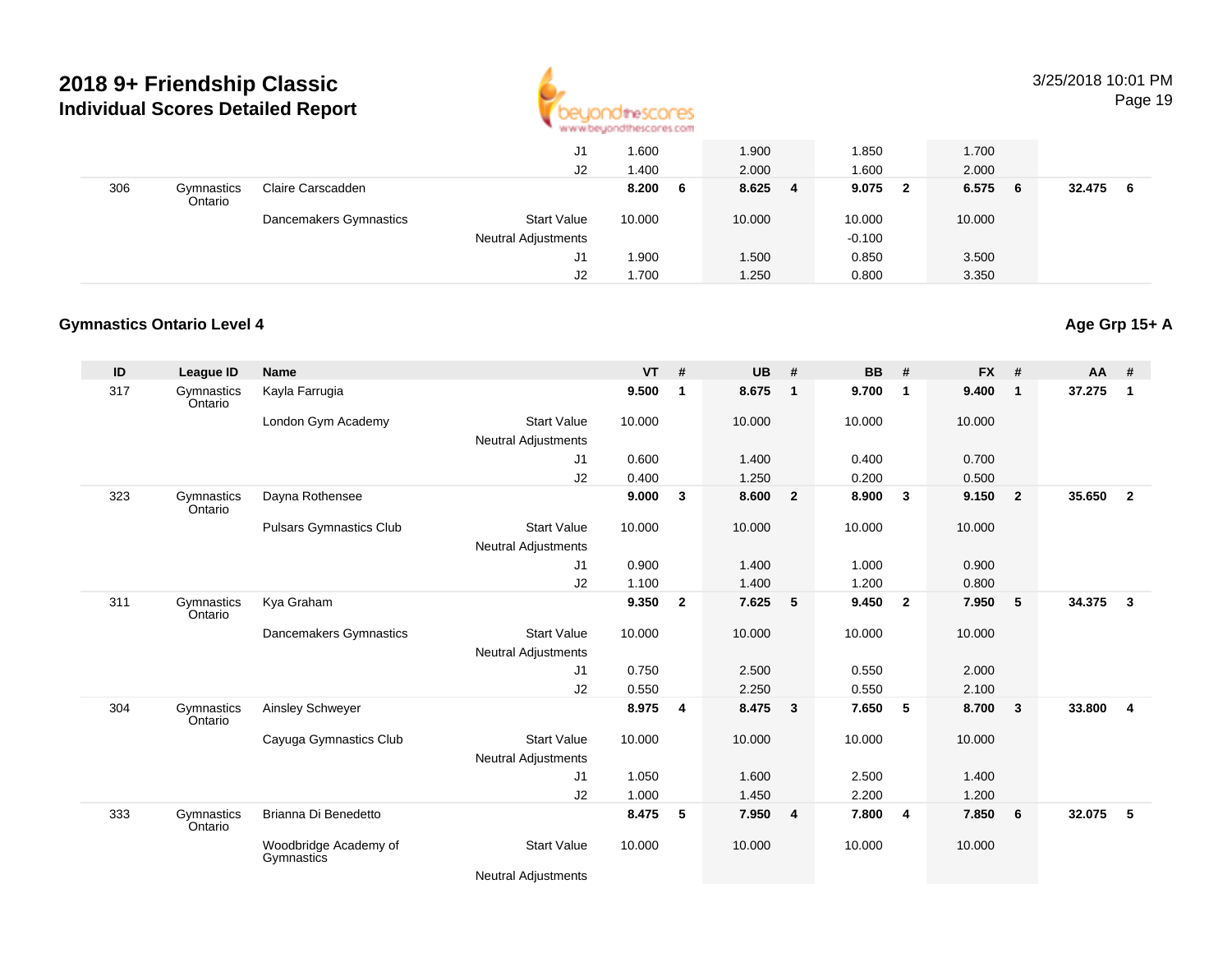

#### 3/25/2018 10:01 PMPage 20

|     |                       |                                     | J1<br>J2                   | 1.650<br>1.400 | 2.100<br>2.000                           | 2.400<br>2.000 | 2.200<br>2.100 |              |
|-----|-----------------------|-------------------------------------|----------------------------|----------------|------------------------------------------|----------------|----------------|--------------|
| 335 | Gymnastics<br>Ontario | Leora Hagi                          |                            | 8.400<br>6     | <b>X.XXX</b><br>$\overline{\phantom{a}}$ | 6.750 6        | 8.250<br>4     | 23.400<br>-6 |
|     |                       | Woodbridge Academy of<br>Gymnastics | <b>Start Value</b>         | 10.000         |                                          | 10.000         | 10.000         |              |
|     |                       |                                     | <b>Neutral Adjustments</b> |                |                                          |                |                |              |
|     |                       |                                     | J1                         | 1.700          |                                          | 3.200          | 1.800          |              |
|     |                       |                                     | J2                         | 1.500          |                                          | 3.300          | 1.700          |              |

#### **Gymnastics Ontario Level 4Age Grp 15+ B**

| ID  | <b>League ID</b>      | <b>Name</b>                         |                            | <b>VT</b> | #              | <b>UB</b>    | #                       | <b>BB</b> | #                       | <b>FX</b>    | #                        | <b>AA</b> | #              |
|-----|-----------------------|-------------------------------------|----------------------------|-----------|----------------|--------------|-------------------------|-----------|-------------------------|--------------|--------------------------|-----------|----------------|
| 310 | Gymnastics<br>Ontario | Catelyn Ritchie                     |                            | 8.600     | 3              | 7.650        | $\overline{2}$          | 9.075     | $\mathbf 1$             | 8.800        | 3                        | 34.125    | $\mathbf{1}$   |
|     |                       | Dancemakers Gymnastics              | <b>Start Value</b>         | 10.000    |                | 10.000       |                         | 10.000    |                         | 10.000       |                          |           |                |
|     |                       |                                     | <b>Neutral Adjustments</b> |           |                |              |                         |           |                         |              |                          |           |                |
|     |                       |                                     | J1                         | 1.300     |                | 2.300        |                         | 0.900     |                         | 1.250        |                          |           |                |
|     |                       |                                     | J <sub>2</sub>             | 1.500     |                | 2.400        |                         | 0.950     |                         | 1.150        |                          |           |                |
| 305 | Gymnastics<br>Ontario | Jenna West                          |                            | 8.950     | $\mathbf{1}$   | 7.500        | $\overline{\mathbf{3}}$ | 8.450     | $\mathbf{3}$            | 8.875        | $\overline{2}$           | 33.775    | $\overline{2}$ |
|     |                       | Cayuga Gymnastics Club              | <b>Start Value</b>         | 10.000    |                | 10.000       |                         | 10.000    |                         | 10.000       |                          |           |                |
|     |                       |                                     | <b>Neutral Adjustments</b> |           |                |              |                         | $-0.100$  |                         |              |                          |           |                |
|     |                       |                                     | J1                         | 0.950     |                | 2.300        |                         | 1.500     |                         | 1.050        |                          |           |                |
|     |                       |                                     | J2                         | 1.150     |                | 2.700        |                         | 1.400     |                         | 1.200        |                          |           |                |
| 332 | Gymnastics<br>Ontario | <b>Blaise Racki</b>                 |                            | 8.825     | $\overline{2}$ | $X.XXX$ -    |                         | 8.675     | $\overline{\mathbf{2}}$ | 8.950        | $\mathbf{1}$             | 26.450    | $\mathbf{3}$   |
|     |                       | Woodbridge Academy of<br>Gymnastics | <b>Start Value</b>         | 10.000    |                |              |                         | 10.000    |                         | 10.000       |                          |           |                |
|     |                       |                                     | <b>Neutral Adjustments</b> |           |                |              |                         | $-0.100$  |                         |              |                          |           |                |
|     |                       |                                     | J1                         | 1.250     |                |              |                         | 1.250     |                         | 1.000        |                          |           |                |
|     |                       |                                     | J2                         | 1.100     |                |              |                         | 1.200     |                         | 1.100        |                          |           |                |
| 322 | Gymnastics<br>Ontario | Belove Da Silva                     |                            | 8.600     | 3              | 8.650        | $\overline{\mathbf{1}}$ | 8.100     | $\overline{4}$          | <b>X.XXX</b> | $\overline{\phantom{a}}$ | 25.350    | 4              |
|     |                       | <b>Pulsars Gymnastics Club</b>      | <b>Start Value</b>         | 10.000    |                | 10.000       |                         | 10.000    |                         |              |                          |           |                |
|     |                       |                                     | <b>Neutral Adjustments</b> |           |                |              |                         |           |                         |              |                          |           |                |
|     |                       |                                     | J1                         | 1.500     |                | 1.300        |                         | 2.000     |                         |              |                          |           |                |
|     |                       |                                     | J2                         | 1.300     |                | 1.400        |                         | 1.800     |                         |              |                          |           |                |
| 334 | Gymnastics<br>Ontario | Amanda Forlingeri                   |                            | 8.600     | $\mathbf{3}$   | <b>X.XXX</b> | $\sim$                  | 7.800     | 5                       | 8.150        | $\overline{4}$           | 24.550    | 5              |
|     |                       | Woodbridge Academy of<br>Gymnastics | <b>Start Value</b>         | 10.000    |                |              |                         | 10.000    |                         | 10.000       |                          |           |                |